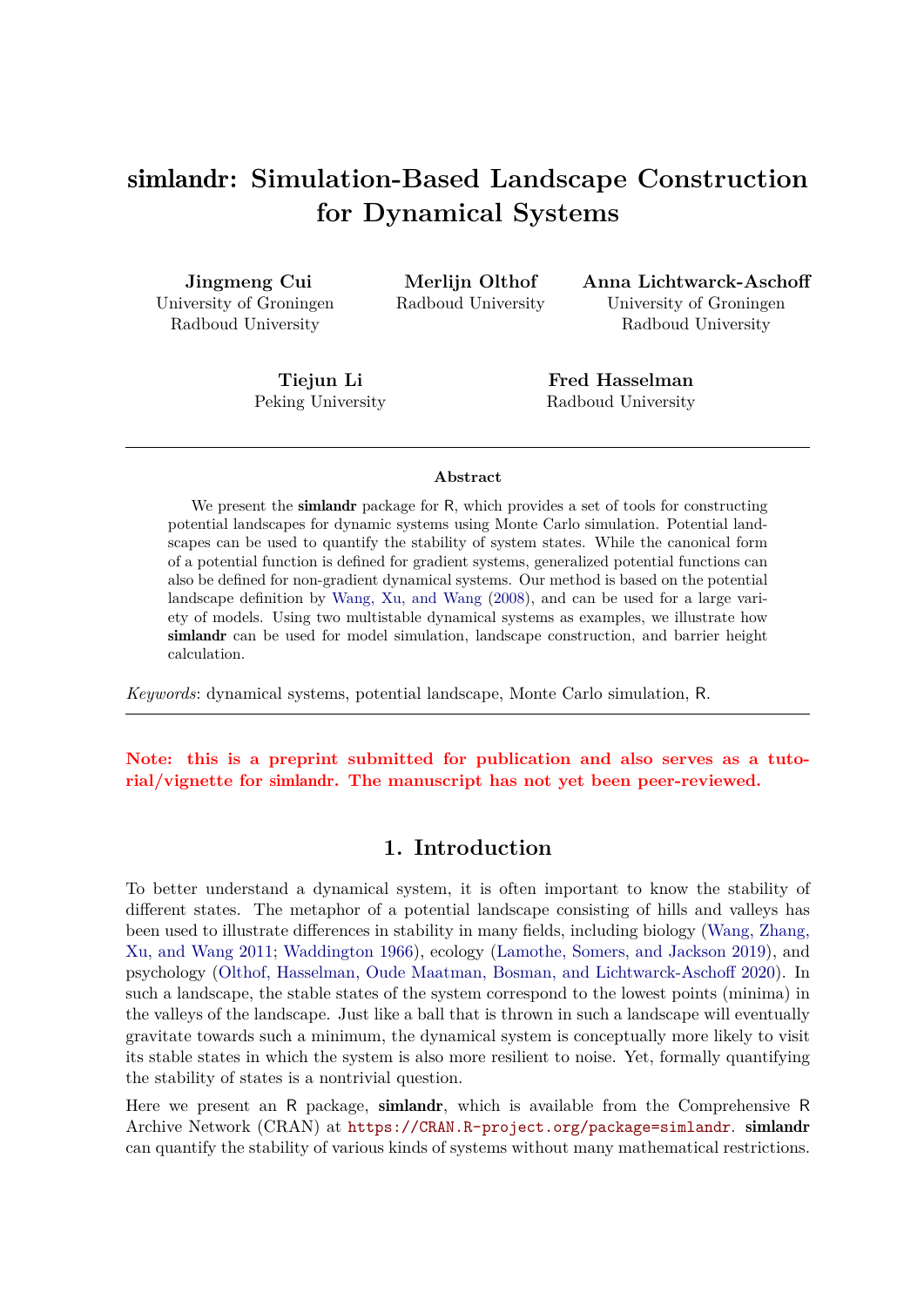It was originally developed for psychological formal models (Cui, Lichtwarck-Aschoff, Olthof, Li, and Hasselman 2021), but the workflow can be generalized to many other fields wherever quantifying the stability is needed.

Dynamical systems are usually modeled by stochastic differential equations, which take the form of

$$
\frac{\mathrm{d}\mathbf{X}}{\mathrm{d}t} = \mathbf{b}(\mathbf{X}) + \sigma(\mathbf{X})\frac{\mathrm{d}\mathbf{W}}{\mathrm{d}t},\tag{1}
$$

where **X** is the random variable representing the state of the system.<sup>1</sup> The first term on the right-hand side of Equation 1 represents the deterministic part of the dynamics, which is a function of the system state  $\mathbf{b}(\mathbf{X})$ . The second term represents the stochastic part, which is standard white noise  $dW/dt$  multiplied by the noise strength  $\sigma(X)$ .

If the dynamical equation 1 can be written in the following form

$$
\frac{\mathrm{d}\mathbf{X}}{\mathrm{d}t} = -\nabla U + \sqrt{2}\frac{\mathrm{d}\mathbf{W}}{\mathrm{d}t},\tag{2}
$$

then  $U$  is the potential function of the system.<sup>2</sup>. However, this is not possible for general dynamical systems. The trajectory of such system may contain loops which are not possible to be represented by a gradient system (this issue was compared to Escher's stairs by Rodríguez-Sánchez, van Nes, and Scheffer 2020). In this case, further generalization is needed. The theoretical background of simlandr is the generalized potential landscape by Wang *et al.* (2008), which is based on the Boltzmann distribution and the steady-state distribution of the system. The Boltzmann distribution is a distribution law in physics, which states the distribution of classical particles depends on the energy level they occupy. When the energy is higher, the particle is exponentially less likely to be in such states

$$
P(\mathbf{x}) \propto \exp(-U). \tag{3}
$$

This is then linked to dynamical systems by the steady-state distribution. The steady-state distribution of stochastic differential equations is the distribution that does not change over time, denoted by  $P_{SS}$  which satisfies

$$
\frac{\partial P_{\rm SS}(\mathbf{x},t)}{\partial t} = 0. \tag{4}
$$

The steady-state distribution is important because it extracts time-invariant information from a set of stochastic differential equations. Substituting the steady-state distribution to Equation 3 gives Wang's generalized potential landscape function (Wang *et al.* 2008)

$$
U(\mathbf{x}) = -\ln P_{\mathrm{SS}}(\mathbf{x}).\tag{5}
$$

If the system has ergodicity (i.e., after sufficient time it can travel to all possible states in the state space), the long-term sample distribution can be used to estimate the steady-state distribution, and the generalized potential function can be calculated.

Our approach is definitely not the only possible way for constructing potential landscapes. Many other theoretical approaches are available, including the SDE decomposition method

<sup>&</sup>lt;sup>1</sup>The corresponding variable representing positions in the state space is not a random variable, so we use lowercase **x** for it as in Equation 3. This convention will be followed throughout this article.

<sup>2</sup>Under zero inertia approximation.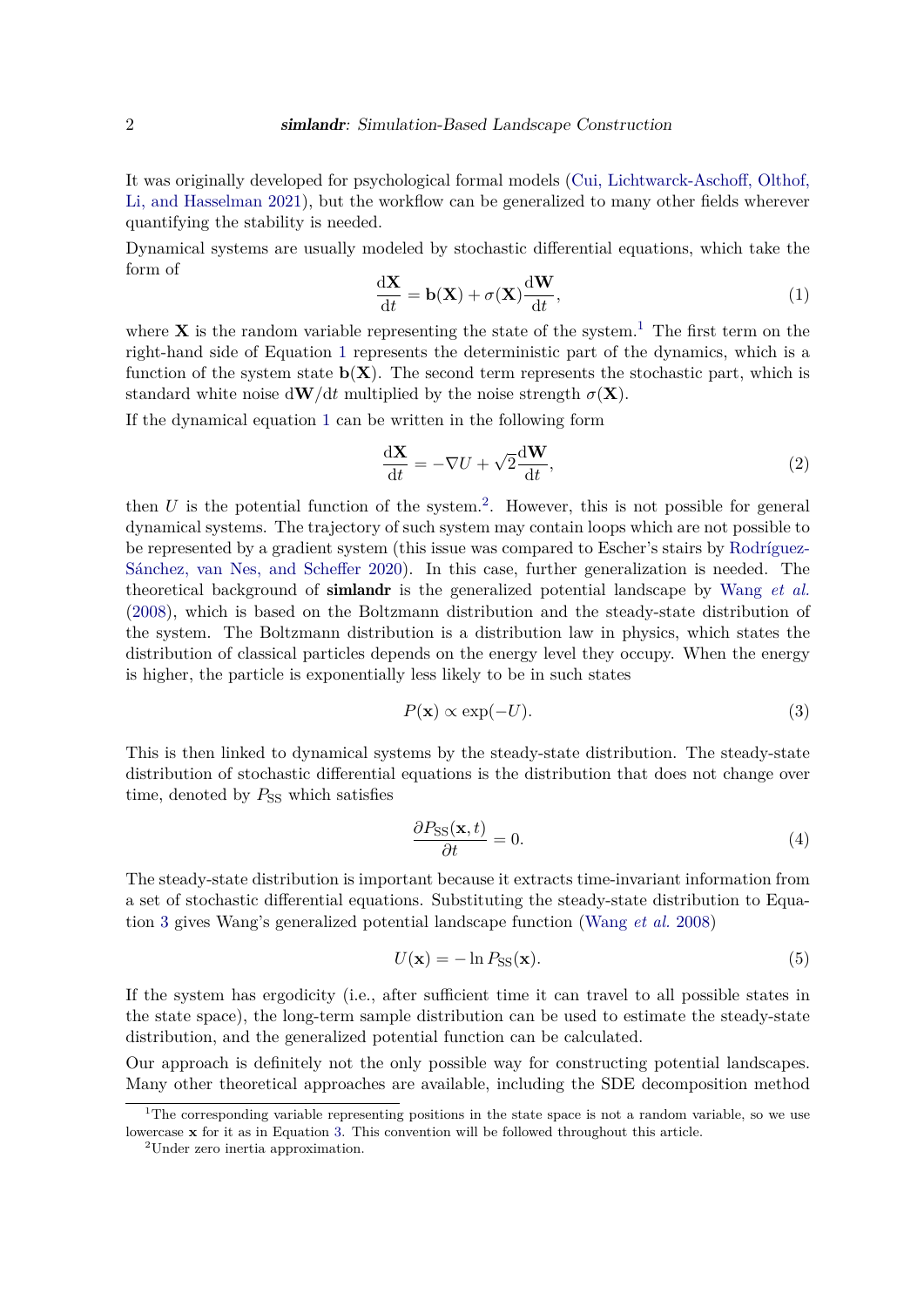by Ao (2004) and the quasi-potential by Zhou, Aliyu, Aurell, and Huang (2012) and Lv, Li, Li, and Li (2014), and various strategies to numerically compute these landscapes have been proposed (see Zhou and Li 2016, for a review). However, available realizations are still rare. To our knowledge, the only existing software specifically for computing potential landscapes is rolldown by Rodríguez-Sánchez (2020). This package is based on the decomposition of the Jacobian over a grid of points. It, therefore, requires the function to be deterministic and differentiable in the whole state space. Additionally, **rolldown** currently only supports one- or two-dimensional systems. Expanding the method to a higher dimensional case is principally possible, but because the method requires grid points in all dimensions, many difficulties in computation and visualization are to be expected. **similandr**, on the contrary, is based on Monte-Carlo simulation and the steady-state distribution. It does not have specific requirements for the model. Even for the models that are not globally differentiable and have history-dependence, simlandr is still applicable by assuming ergodicity (e.g., Cui *et al.* 2021). The required simulation length only depends on the time scale on which ergodicity is achieved, which is not related to the dimensionality of the system. Therefore, it is also suitable for high-dimensional systems. Finally, we remark that we do not consider rare events sampling in which the noise strength  $\sigma(\mathbf{X})$  is extremely small.

In the following part of this article, we will illustrate how to compute the potential landscape for two example models using **simlandr**. The workflow is divided into three parts: model simulation, landscape construction, and barrier calculation. We first load simlandr before going into the illustration.

*R> library(simlandr)*

# **2. Model simulation**

#### **2.1. Single simulation**

As mentioned above, dynamic models often take the form of stochastic differential equations. For numerical computation, these models are often simulated using numerical approximations, for example, the Euler-Maruyama method. An R function is usually needed to simulate how the model variables change over time. It takes some parameters as input and returns a recording of the variables during the simulation process. We will refer to these kinds of functions as *simulation functions*.

The sim fun grad() and sim fun nongrad() functions (available in simlandr from 0.1.3 version) will be used for illustration. The simple  $\mathbf{r}$  function represents a two-dimensional stochastic gradient system, whose potential function is specified as

$$
U(x, y) = x^4 + y^4 + axy + bx + cy.
$$
 (6)

Therefore, the actual potential function of the system is known and can be compared with the results generated by simlandr. The dynamic functions of the system are

$$
\frac{\mathrm{d}X}{\mathrm{d}t} = -\frac{\partial U}{\partial x} + \sigma \frac{\mathrm{d}V}{\mathrm{d}t} = -4x^3 - ay - b + \sigma \frac{\mathrm{d}V}{\mathrm{d}t},\tag{7}
$$

$$
\frac{dY}{dt} = -\frac{\partial U}{\partial y} + \sigma \frac{dW}{dt} = -4y^3 - ax - c + \sigma \frac{dW}{dt},\tag{8}
$$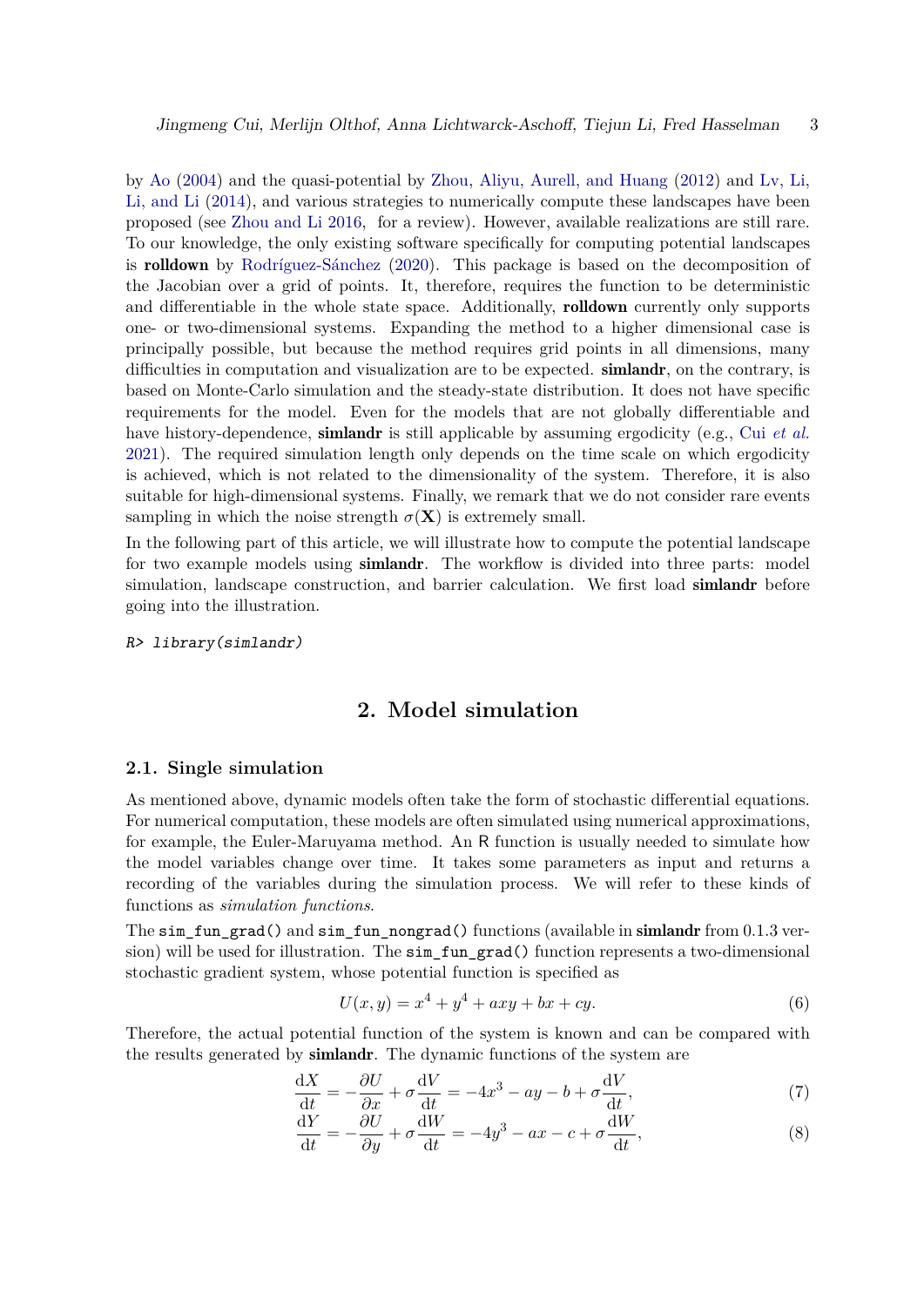where *V* and *W* are independent standard Brownian motions.

With the default parameter setting  $a = -4, b = c = 0, \sigma = 1$ , we generate the following simulation data.

#### *R> single\_output\_grad <- sim\_fun\_grad(length = 1e5, seed = 1614)*

The function sim\_fun\_nongrad() represents a two-dimensional stochastic non-gradient model by Wang *et al.* (2011). This model is based on the mutual regulations of gene expressions. If *X*1 and *X*2 represent the expression levels of two genes which activate themselves and inhibit each other, their dynamic functions can be written as

$$
\frac{dX_1}{dt} = \frac{ax_1^n}{S^n + x_1^n} + \frac{bS^n}{S^n + x_2^n} - kx_1 + \sigma_1 \frac{dW_1}{dt},\tag{9}
$$

$$
\frac{dX_2}{dt} = \frac{ax_2^n}{S^n + x_2^n} + \frac{bS^n}{S^n + x_1^n} - kx_2 + \sigma_2 \frac{dW_2}{dt},\tag{10}
$$

$$
\frac{\mathrm{d}a}{\mathrm{d}t} = -\lambda a + \sigma_3 \frac{\mathrm{d}W_3}{\mathrm{d}t},\tag{11}
$$

where *a* represents the strength of self-activation, *b* represents the strength of mutualinhibition, and *k* represents the speed of degradation. The development of an organism is modeled as *a* decreasing at a certain speed  $\lambda$ . This model cannot be written in the form of Equation 2, thus no strictly-defined potential function exists. The generalized potential function obtained by an analytical method is provided by Wang *et al.* (2011). This landscape will be compared with the result generated by **simlandr**.

With the default parameter setting  $b = 1, k = 1, S = 0.5, n = 4, \lambda = 0.01, \sigma_1^2 = \sigma_2^2 = 8, \sigma_3^2 = 2$ , and *a* bounded within [-0.3,1.8], we generate the following simulation data.

```
R> single_output_nongrad <- sim_fun_nongrad(
R> length = 1e6,
R> stepsize = 0.1,
R> seed = 1614
R> )
```
If you already have a function of a dynamic model, you can just run it to produce output without having to use **simlandr**. However, for Monte-Carlo methods, it is important that the simulation *converges*. In our case, it means the distribution of the system is roughly stable. Only when the distribution estimation is good enough can we construct reasonable landscapes based on that. simlandr provides a function check\_conv() to check if the simulation converges. It takes the initial, middle, and final parts of the simulation result and calculates distributions based on that. If these distributions look similar, we can say the simulation converges. The convergence check result for the gradient example can then be obtained by

```
R> check_conv(single_output_grad, var = c("x"))[[1]]
```
and the resulting plot is shown in Figure 1.

An exception in which this method does not work well is when the simulation is so short or the noise of the system is so small that during the whole simulation the system is around one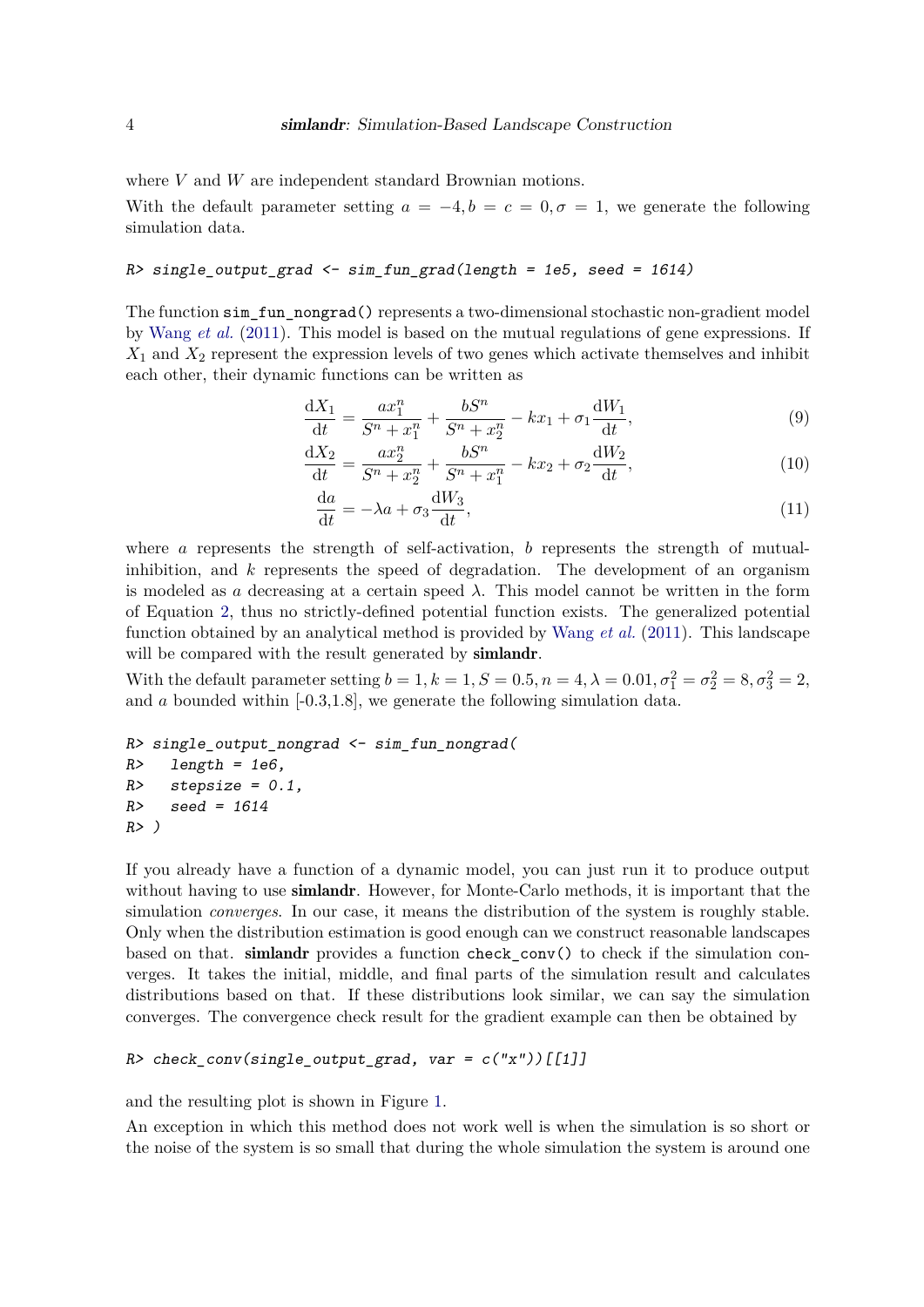

Figure 1: Convergence check result for x.

local stable state. Rough knowledge of the system and its stable states would be needed to rule out this situation.

#### **2.2. Out-of-memory computation**

Sometimes the output of the simulation is so large that it cannot be handled properly in the following computation. The size of single\_output\_nongrad, for example, is 30.5 MB. If the simulation length and the number of variables are extended, the object size can easily grow into GBs.<sup>3</sup> In this case, you can use the bigmemory package (Kane, Emerson, and Weston 2013). **bigmemory** only preserves a pointer in the RAM memory, so it can reduce memory load significantly. In most cases, you can treat it as a normal matrix. The functions in simlandr are fully compatible with bigmemory. <sup>4</sup> The following are the example codes for single output nongrad.

```
R> single_output_nongrad <-
R> bigmemory::as.big.matrix(single_output_nongrad,
R> backingfile = "single_output_nongrad.bin",
```
<sup>&</sup>lt;sup>3</sup>Rule of thumb: retain matrices of  $> 1$  GB in memory is likely to produce future problems in a computer with 8 GB memory.

<sup>&</sup>lt;sup>4</sup> At the moment, there is an issue associated with the variable inspector of RStudio that can cause crashes when loading the workspace image with previous big.matrix or hash big.matrix objects. If you are using R with RStudio, switching the variable inspector to "Manual Refresh Only" before attaching the external data files can prevent this problem. See https://github.com/rstudio/rstudio/issues/8923 and https://github.com/kaneplusplus/bigmemory/issues/106 for discussions.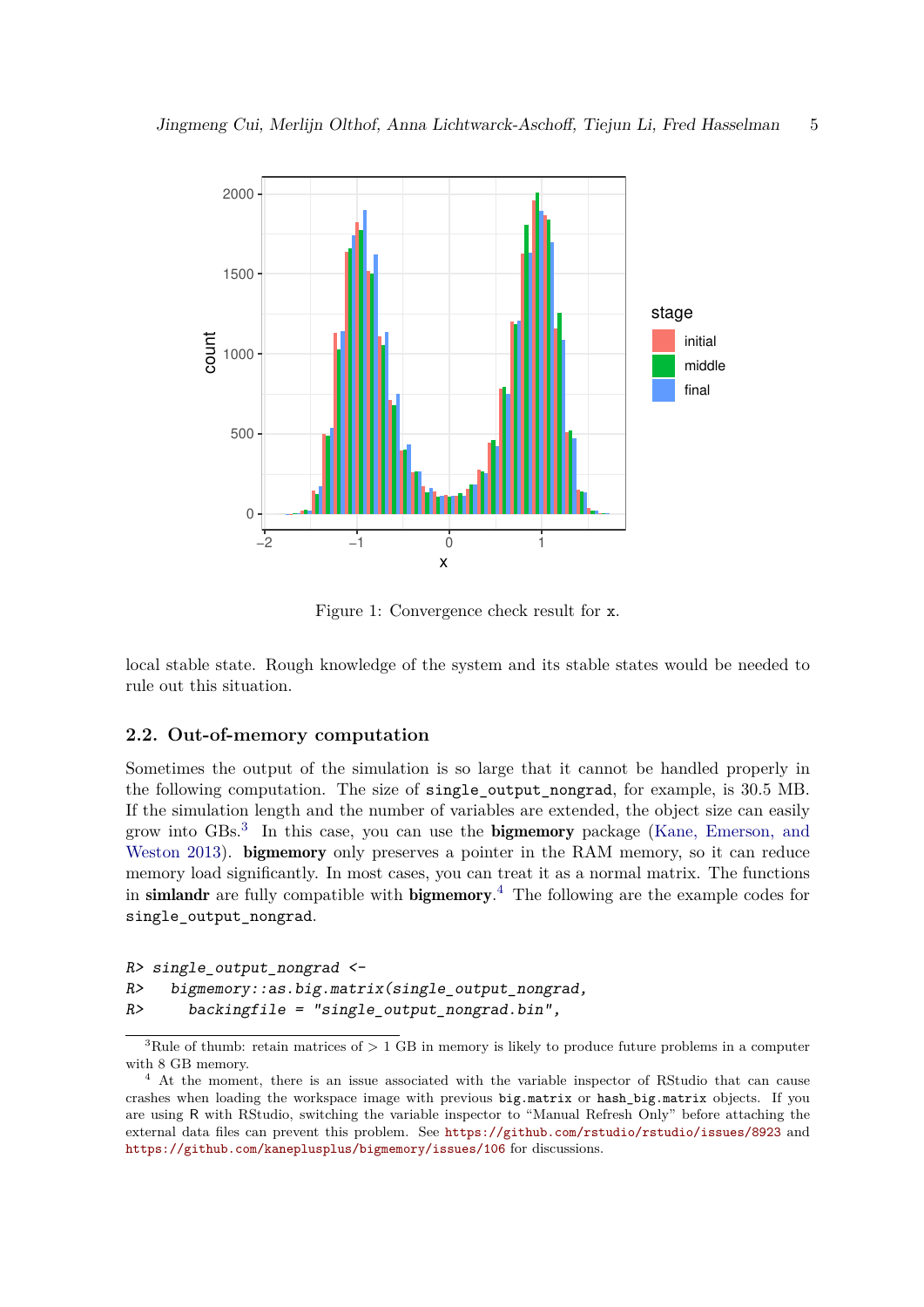```
R> descriptorfile = "single_output_nongrad.desc"
R> )
```
To reuse these images on a hard drive,  $big$  matrix class in bigmemory requires an explicit file name for each matrix. This can be cumbersome if you need to handle a lot of matrices. (And this is even a bigger problem for batch simulation; see Section 2.3.) Therefore, simlandr provides a S4 hash\_big.matrix class to solve this problem. The hash\_big.matrix class is a modification of the big.matrix class from the bigmemory package, but it automatically generates the file names using the md5 values of the matrices, calculated by the **digest** package (Eddelbuettel, Lucas, Tuszynski, Bengtsson, Urbanek, Frasca, Lewis, Stokely, Muehleisen, Murdoch, Hester, Wu, Kou, Onkelinx, Lang, Simko, Hornik, Neal, Bell, de Queljoe, Suruceanu, Denney, Schumacher, and Chang 2021). The md5 value is also stored in the md5 slot of hash big.matrix objects. Therefore, the file link can also be restored automatically without having to specify a file name. By default, all the backing files of the hash big.matrix objects are in the \bp directory. After this manipulation, the size of single\_output\_nongrad is reduced to only 0.9 KB.

```
R> single_output_nongrad <- as.hash_big.matrix(single_output_nongrad)
R> single_output_nongrad <- attach.hash_big.matrix(single_output_nongrad)
```
### **2.3. Batch simulation**

Sometimes you need to run the models with different conditions. **simlandr** provides several tools to do this easily. Because **simlandr** needs to pass those condition settings into the simulation function and record their results properly, it requires the simulation function to have a certain format. The *arguments* of the simulation function should have a nested structure, which means they are lists that contain several *elements*. For example, in sim fun grad(), there is an argument initial that contains two elements x and y, which specify the initial value of *x* and *y*. There is also an argument parameter that contains elements a, b, c, and sigmasq, which specify model parameters  $a, b, c$ , and  $\sigma^2$ . The simulation function should also give a matrix as the output. If your original simulation function is in another format, maybe you need to modify it or wrap it in another function.

To run a batch simulation, you need to first make a  $\arg$  set that describes the conditions of these simulations and then make an arg grid out of it. An arg grid represents a grid that contains all possible combinations of conditions. The following is an example that creates an arg\_grid for sim\_fun\_grad(). It initializes a new\_arg\_set(), adds an element of an argument and the starting, end, and increment values of the element with add\_arg\_ele(), and make\_arg\_grid() from the arg\_set.

```
R> batch_arg_set_grad <- new_arg_set()
R> batch_arg_set_grad <- batch_arg_set_grad %>%
+ add_arg_ele(
+ arg_name = "parameter", ele_name = "a",
+ start = -6, end = -1, by = 1
+ )
R> batch_grid_grad <- make_arg_grid(batch_arg_set_grad)
```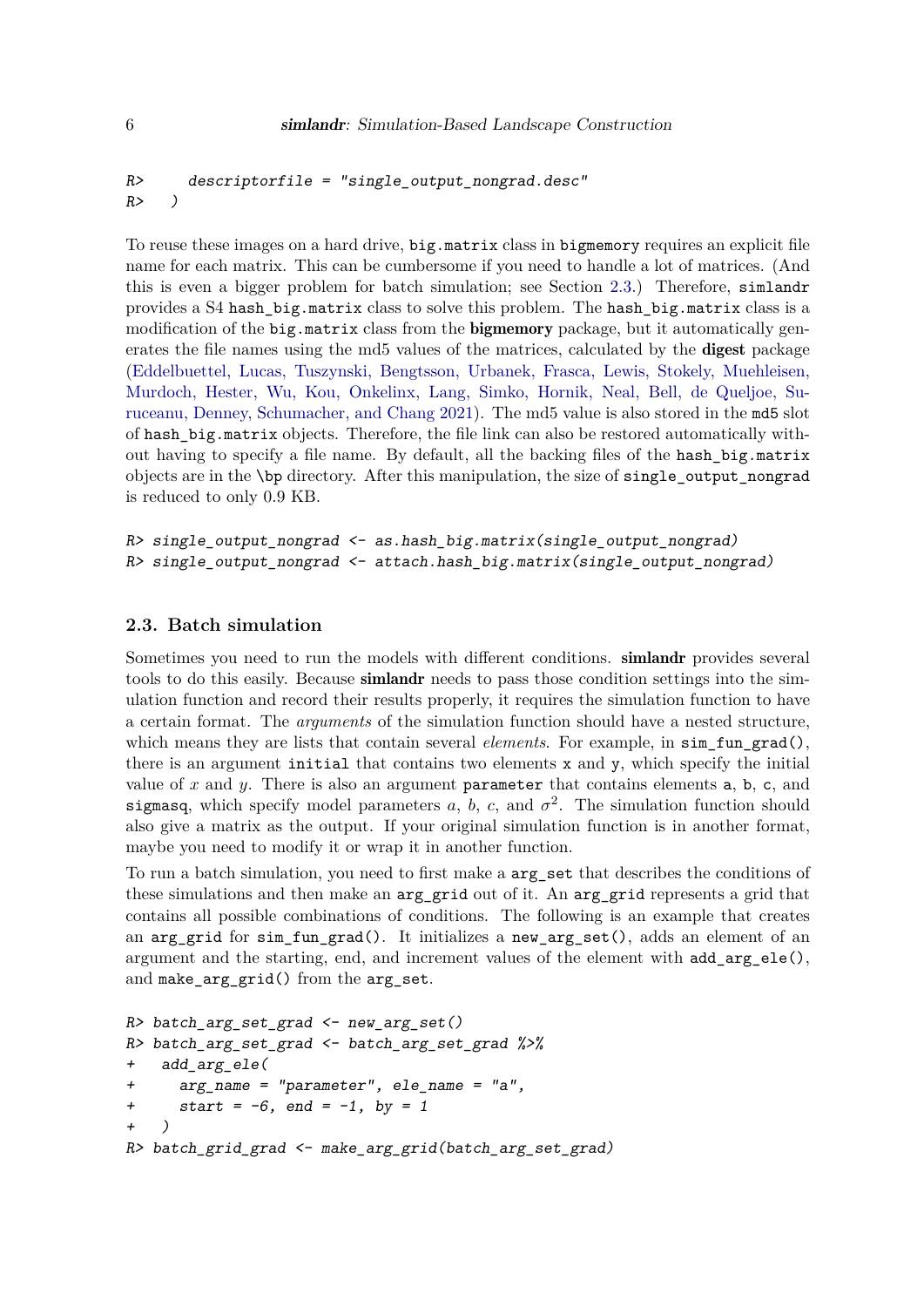We are now ready to run the batch simulation for the example gradient model. **simlandr** uses out-of-memory storage for batch simulations by default because most times batch simulation will result in very large data objects. In this case, each simulation result is stored in a separate file with the hash big.matrix class. simlandr also provides a attach all matrices() function to help you attach all the out-of-memory hash big.matrixs related to a batch simulation. Use this if you want to load the previous workspace image with (out-of-memory) batch simulation results (but see Footnote 4).

```
R> batch_output_grad <- batch_simulation(batch_grid_grad, sim_fun_grad,
R> default_list = list(
R> initial = list(x = 0, y = 0),
R> parameter = list(a = -4, b = 0, c = 0, sigmasq = 1)
R> ),
R> length = 1e5,
R> seed = 1614
R> )
R> batch_output_grad <- attach_all_matrices(batch_output_grad)
```
If you want to keep all the original data in the memory, you can use bigmemory = FALSE. The output of the batch\_simulation() function is a batch\_simulation object, which is, basically, a complex data.frame with simulation outputs and corresponding parameter values. You can manipulate it as a data.frame for your purpose. batch\_simulation objects are also the base for constructing landscapes from multiple simulations.

# **3. Landscape construction**

simlandr provides a set of tools to construct 2D, 3D, and  $4D<sup>5</sup>$  landscapes from single or multiple simulation results. The steady-state distribution for selected variables of the system is first estimated using the kernel density estimates. The density() function in stats is used for 2D landscapes. The kde()function from the ks package (Duong 2021) is used by default for 3D and 4D landscapes. For 3D landscapes, you can also choose to use the smooth function from **MASS** (Venables and Ripley 2002) package by using kde  $fun = "MASS"$ . The distribution information can be accessed using  $get\_dist()$  function. Then potential function *U* is calculated from Equation 5. The landscape plots without a z-axis are based on **ggplot2** (Wickham 2016), and those with a z-axis are based on plotly (Sievert 2020). These plots can be further refined using the standard **ggplot2** or **plotly** methods. See Table 1 for an overview for the family of landscape functions.

#### **3.1. Single simulation landscape**

This family of functions takes the output of a single simulation, a matrix object, as input. We use the data generated in Section 2.1 for illustration.

 ${}^{5}$ In this package, we use the number of dimensions in landscape plots (including  $U$ ) to define the dimension of landscapes. The x-, y-, z-, and color- axes can all be regarded as a dimention. Therefore, the dimension of a landscape can be one more than the dimension of the kernel smooth function.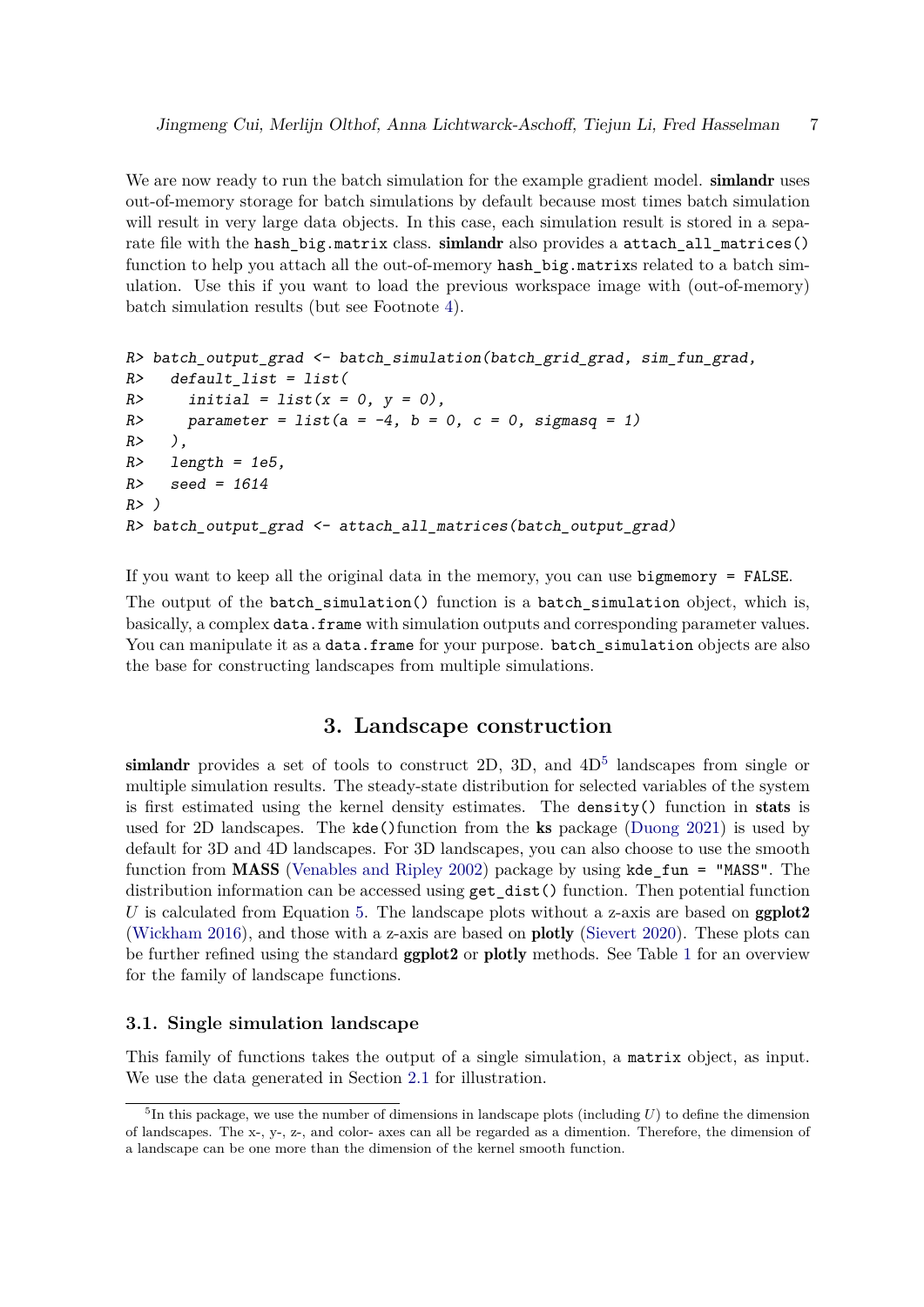| Type of Input            | Function            | Dimensions                               |
|--------------------------|---------------------|------------------------------------------|
| Single simulation data   | $make_2d_static()$  | x, y                                     |
|                          | $make_3d_static()$  | $(1)$ x, y, z+color;                     |
|                          |                     | $(2)$ x, y, color                        |
|                          | $make_4d_static()$  | x, y, z, color                           |
| Multiple simulation data | $make_2d_matrix()$  | $x, y, \text{cols}, \text{rows}$         |
|                          | $make_3d_matrix()$  | x, y, $z + color$ , cols, (rows)         |
|                          |                     | $(1)$ x, y, <b>z</b> +color, <i>fr</i> ; |
|                          | make_3d_animation() | $(2)$ x, y, color, fr;                   |
|                          |                     | $(3)$ x, y, z+color, cols                |

Table 1: Overview of various landscape functions provided by simlandr. Dimensions in bold represent the potential *U* calculated by the function. Dimensions in italic represent model parameters. Dimensions in parentheses are optional.

The first landscape function is  $\texttt{make_2d_static}()$ . In the following example, the variable name of the x axis in the plot is "x". from and to are used to specify the range of the variable, and adjust is used to specify the smooth level in the kernel estimate. from, to, and adjust will be passed to stats::density(). The example plot for the gradient model is shown in Figure  $2.\overline{6}$ 

```
R> l_single_grad_2d <- make_2d_static(single_output_grad,
+ x = "x",
+ from = -2, to = 2, adjust = 2
+ )
R> plot(l_single_grad_2d)
```
The second landscape function is make  $3d$  static(). The parameter structure is similar to the previous function, but two variables need to be specified. The range of them is specified at lims and the smooth level is specified at h, as the parameter format in  $MASS::kde2d()$ . These two parameters will be passed to  $ks:$ : $kde()$  in the following example. The landscape can produce two kinds of plots, shown in Figure 3 (the upper panel) and 4, respectively. Comparing the landscape generated by simlandr (Figure 3, the upper panel) and the true landscape based on Equation 6, (Figure 3, the lower panel), we can see they have different values on the z-axis. This is because the potential function generated by simlandr is unitless. The absolute value of the potential function is not meaningful, but only the relative height among different states is. The shape of the reconstructed potential landscape by **simlandr** resembles the true landscape nicely, indicating the methods in simlandr are accurate.

```
R> l_single_grad_3d <- make_3d_static(single_output_grad,
R> x = "x", y = "y",
R> lims = c(-2, 2, -2, 2), h = 0.05,
R> kde_fun = "ks"
```
<sup>&</sup>lt;sup>6</sup>The plot is slightly asymmetric because the steady-state distribution is estimated with possible errors. It is not yet possible to quantify the magnitude of this error, but as long as the simulation converges well, the error of landscape construction should be generally acceptable.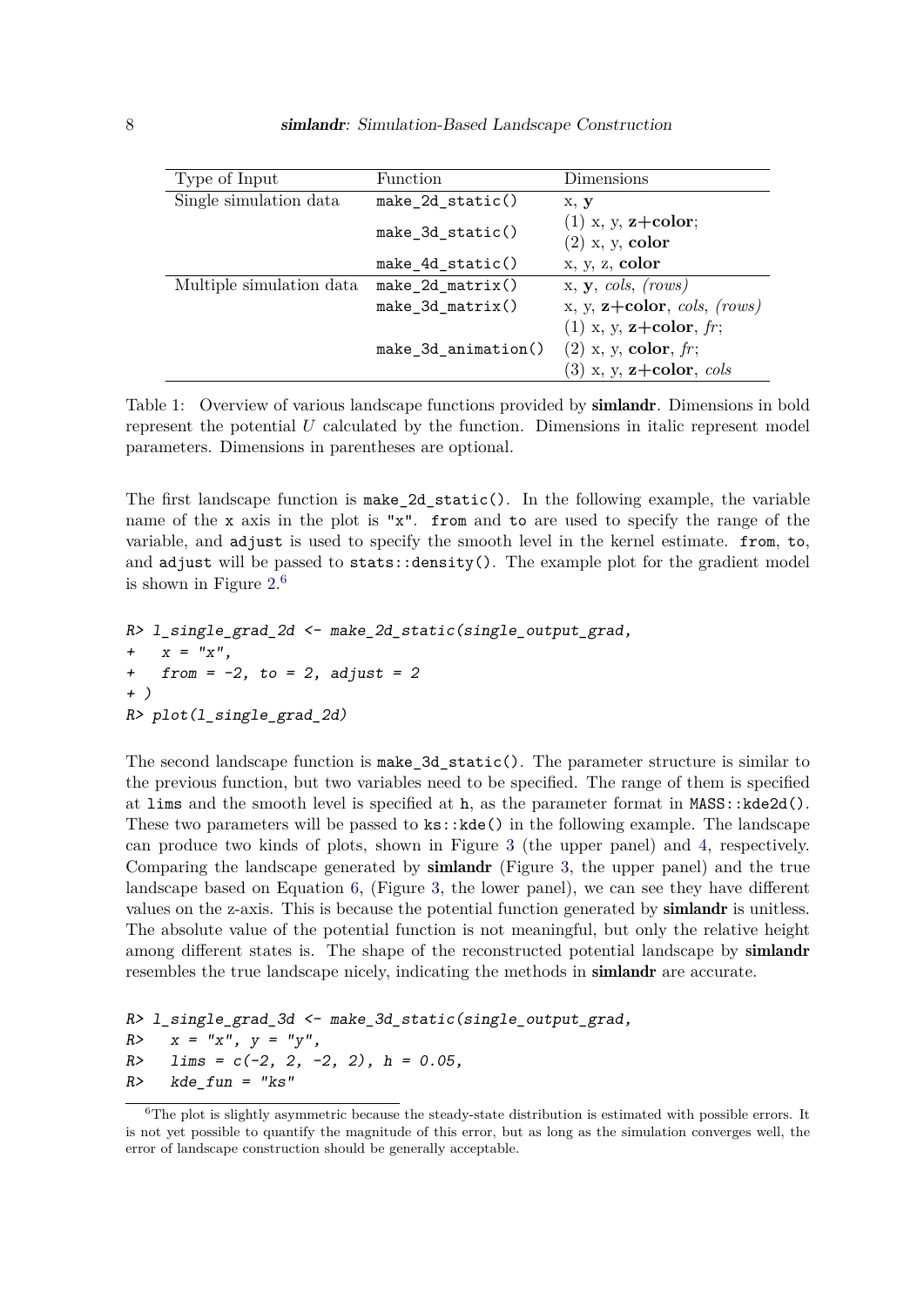

Figure 2: The 2D landscape for the gradient example.

```
R> )
R> plot(l_single_grad_3d)
R> plot(l_single_grad_3d, 2)
```
Here we also show the 3D landscape for the nongradient example. The following codes are used for generating the plot in Figure 5 (the upper panel). In this plot, the x-axis represents  $\Delta x (= x_1 - x_2)$ , and the y-axis represents *a*. To compare with, the potential landscape obtained analytically by Wang *et al.* (2011) is shown in Figure 5 (the lower panel). The result of simlandr appears to be very close to the result based on the analytical derivation.

```
R> l_single_nongrad_3d <- make_3d_static(single_output_nongrad,
R> x = "delta_x", y = "a",
R> lims = c(-3, 3, -0.5, 2), h = 0.005,
R> Umax = 5
R> )
R> plot(l_single_nongrad_3d)
```
Finally, there is also a make\_4d\_static() function which can construct the potential landscape for a combination of three variables. In this case, the potential function is shown as the color of dots. The states with deeper colors have higher stability. Here we construct a potential landscape for the nongradient example, with the  $x<sub>1</sub>$ ,  $y<sub>1</sub>$ , and  $z<sub>0</sub>$  axes representing  $x<sub>1</sub>$ , *x*2, and *a*, respectively. The resulting plot is shown in Figure 6.

```
R> l_single_nongrad_4d <- make_4d_static(single_output_nongrad,
R> x = "x1", y = "x2", z = "a",
```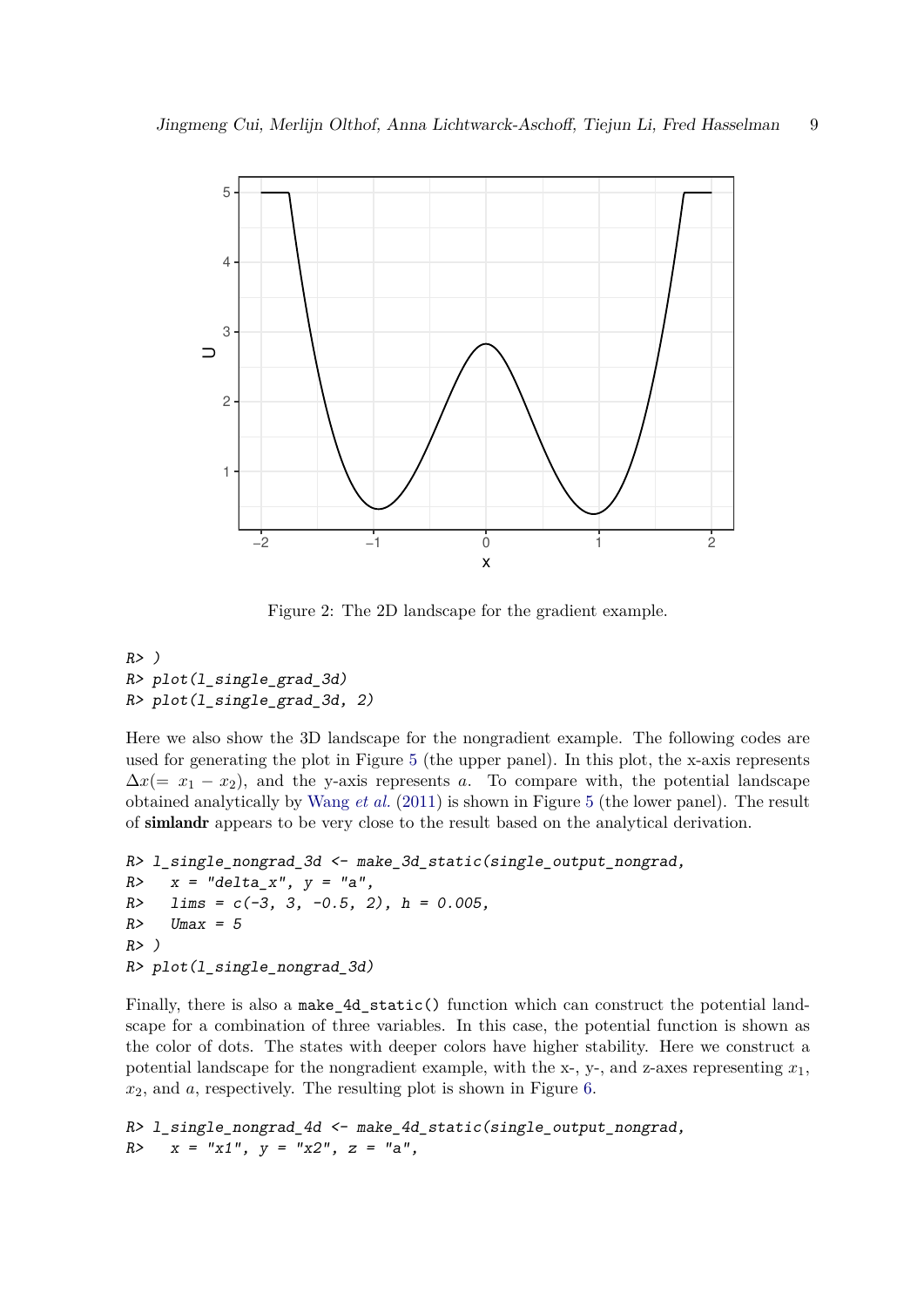

Figure 3: The 3D landscape (potential value as z-axis) for the gradient example. The upper panel is the plot produced by simlandr; the lower panel is the true potential function as in Equation 6.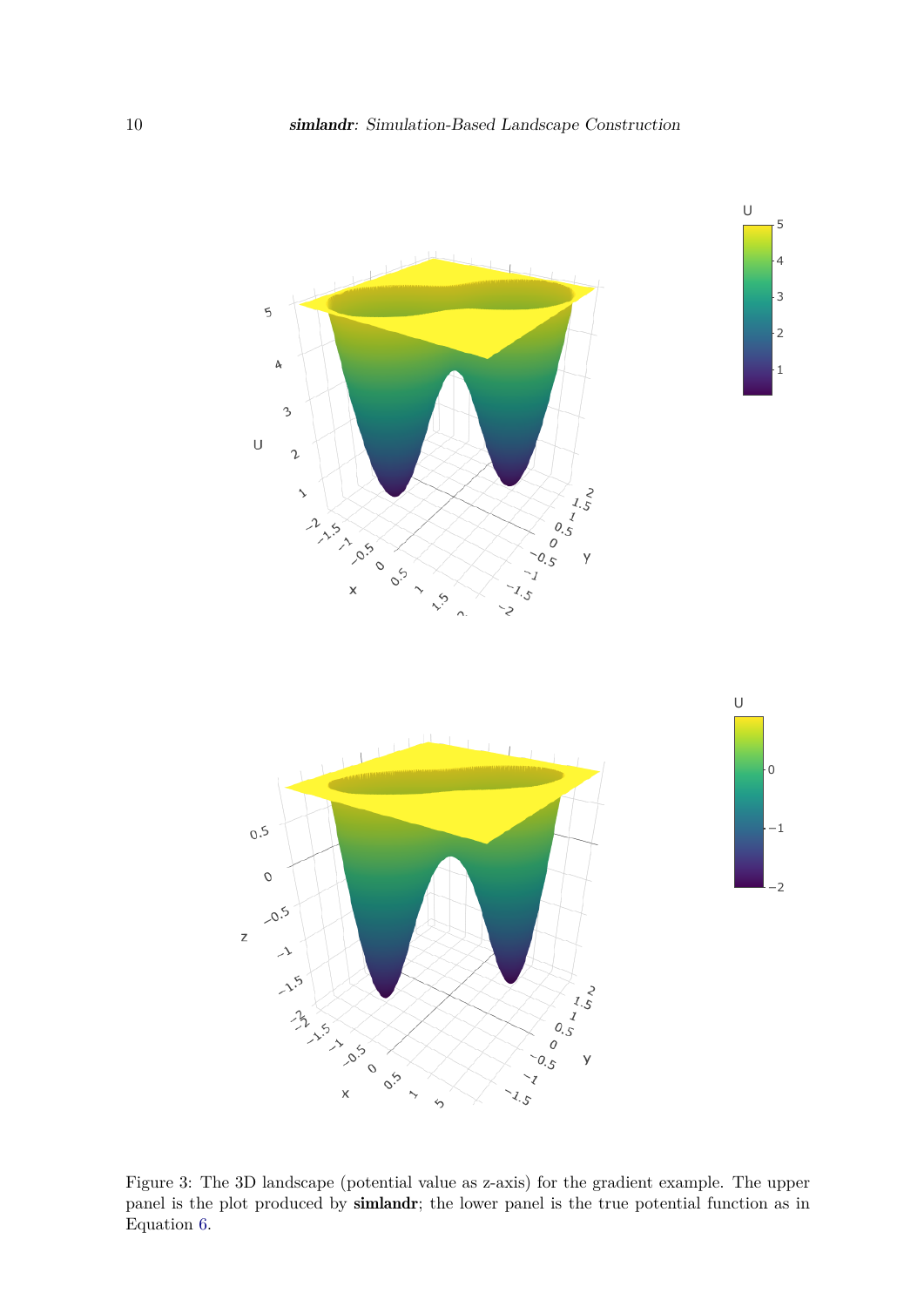

Figure 4: The 3D landscape (potential value as color) for the gradient example.

```
R> lims = c(-2, 2, -2, 2, -0.5, 2), h = 0.005,
R> Umax = 3
R> )
R> plot(l_single_nongrad_4d)
```
#### **3.2. Multiple simulation landscape**

The functions in this family construct landscapes simultaneously for multiple simulation results. The conditions and output for each simulation need to be recorded in detail. Hence, they take a batch\_simulation object as input. We use the data generated in Section 2.3 for illustration.

The first function in this family is  $\texttt{make\_2d\_matrix}()$ , which constructs a matrix of landscapes for different parameters. The rows and columns (cols) of the matrix correspond to the parameter values. If there is only one parameter of interest, the rows argument can be left blank. In the following example, we construct the landscapes for different a values. The plot is shown in Figure 7.

```
R> l_batch_grad_2d <- make_2d_matrix(batch_output_grad,
+ x = "x", cols = "a", Umax = 10,
+ from = -2, to = 2, adjust = 2, individual_landscape = TRUE
+ )
R> plot(l_batch_grad_2d)
```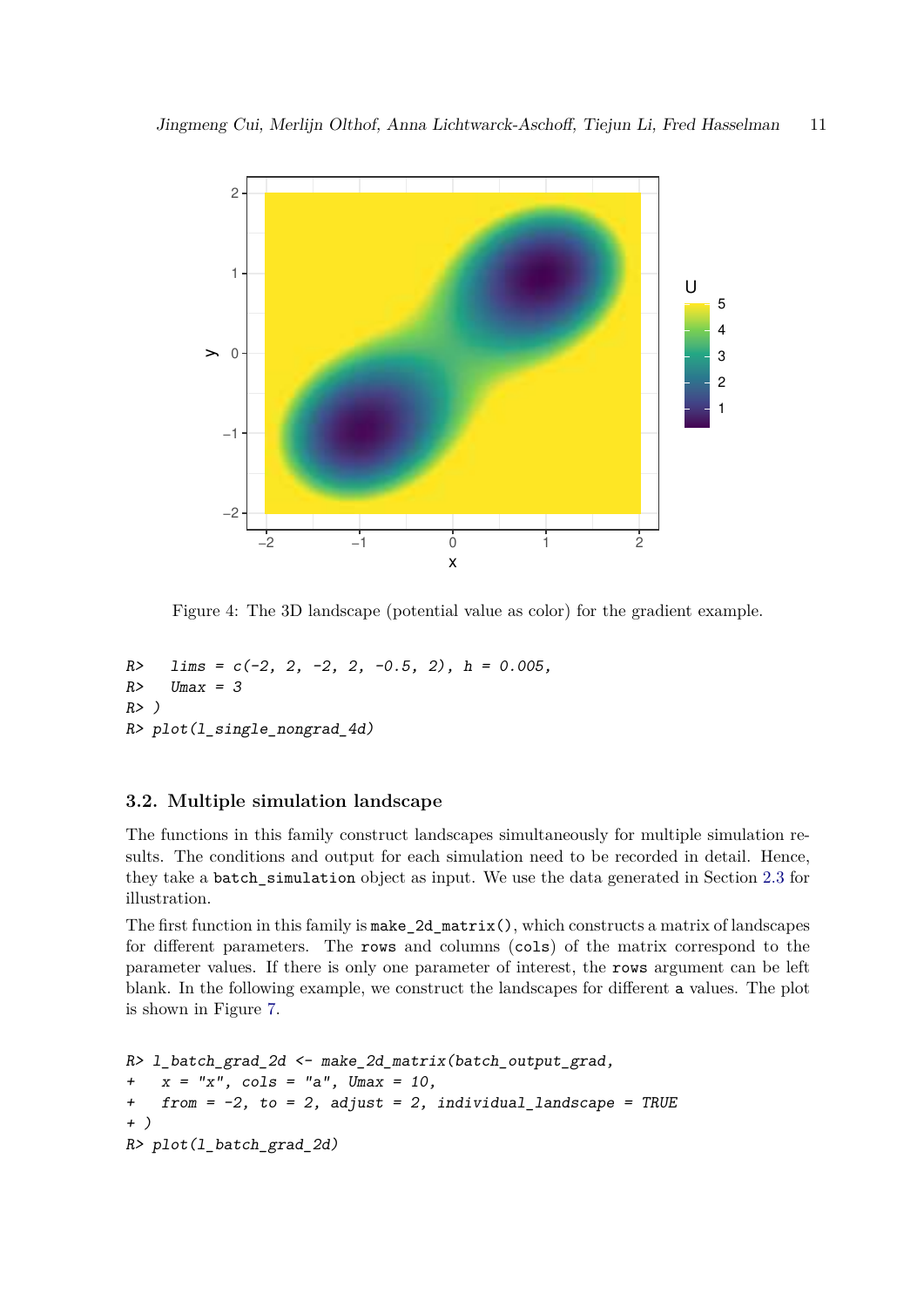

Figure 5: The 3D landscape (potential value as z-axis) for the nongradient example. The upper panel is the plot produced by simlandr; the lower panel is the potential landscape obtained analytically by Wang *et al.* (2011), reproduced with the permission of the authors and in accordance with the journal policy.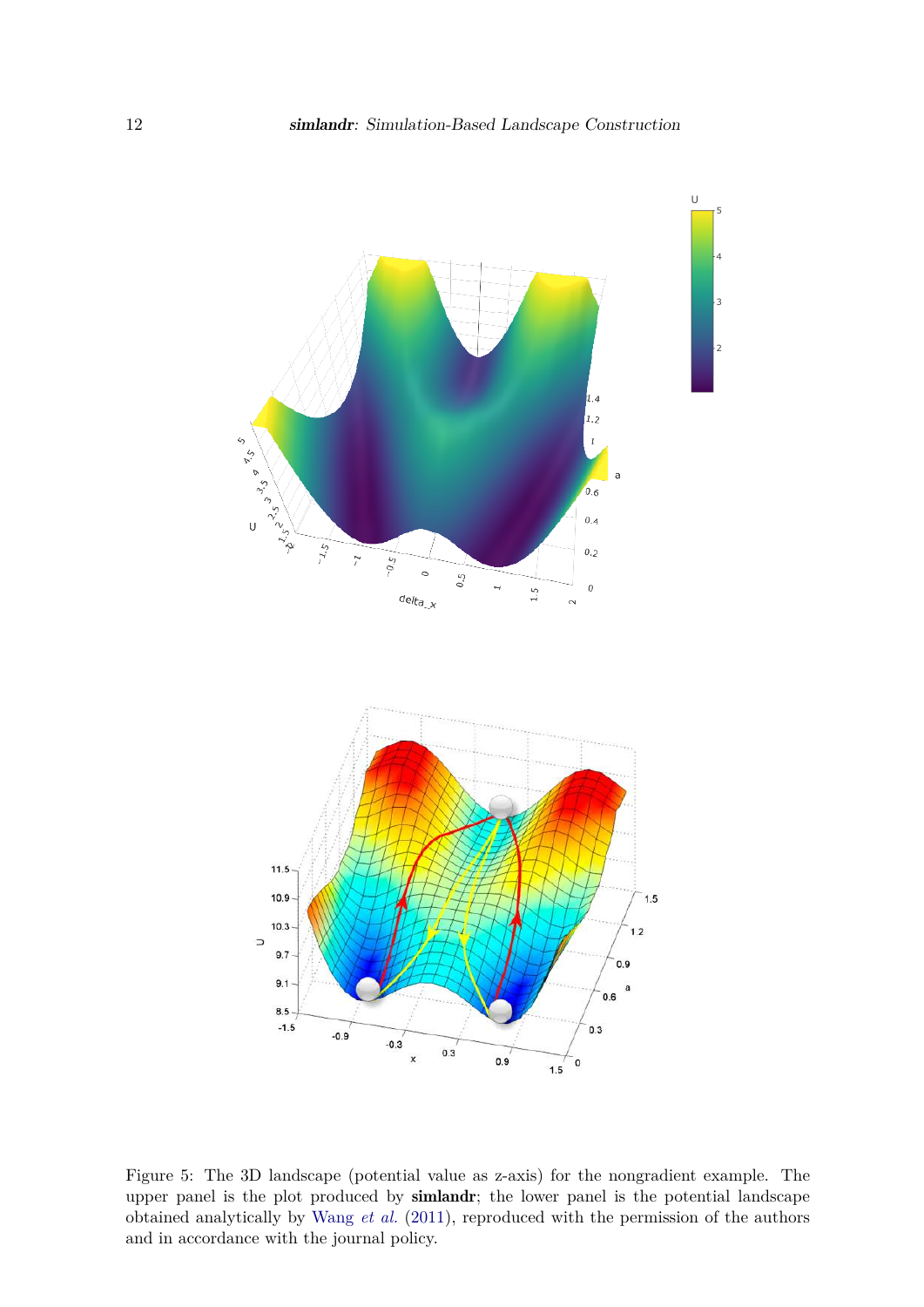

Figure 6: The 4D landscape for the nongradient example.



Figure 7: The 2D landscape matrix with different a for the gradient example.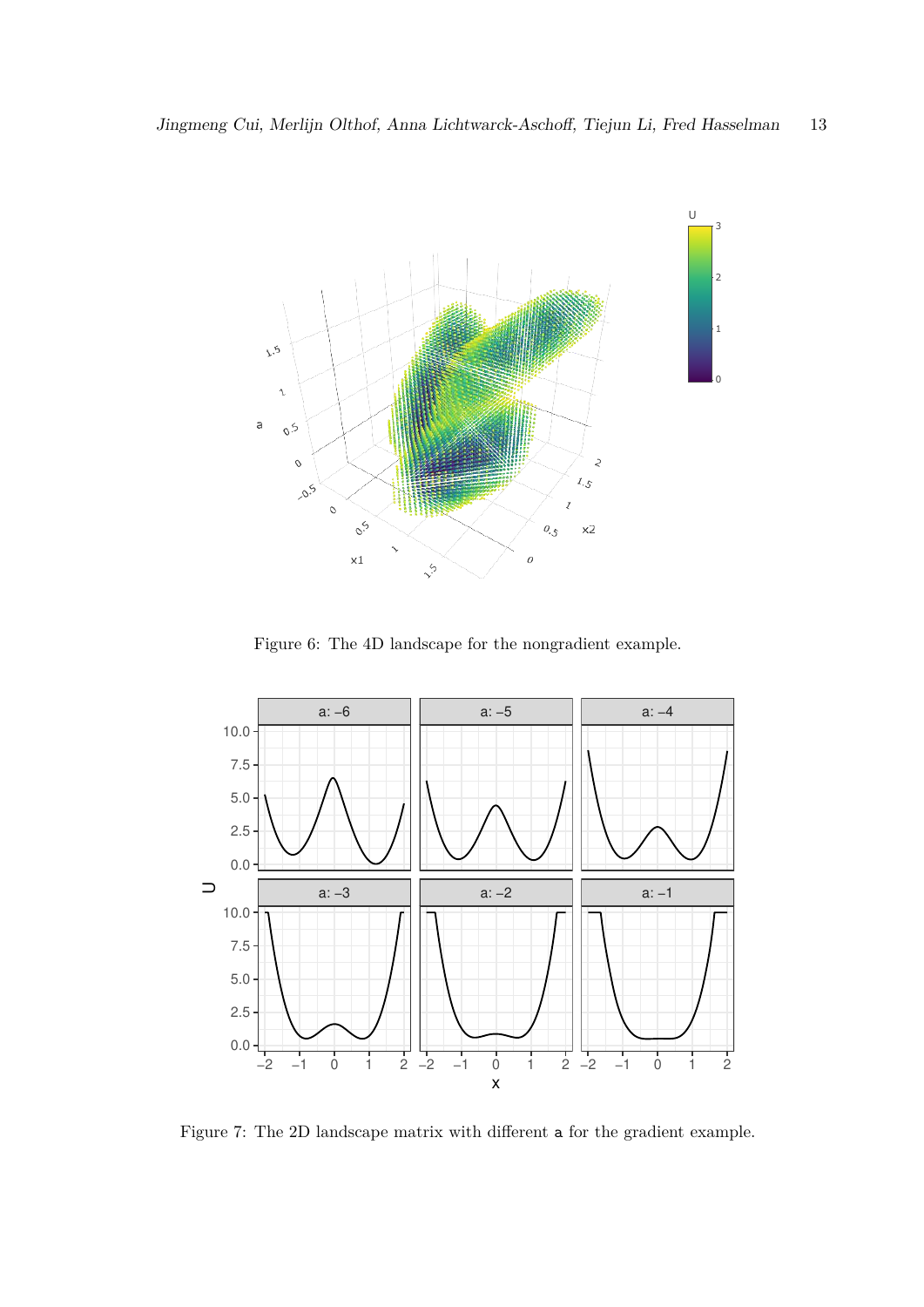

Figure 8: The 3D landscape matrix with different a for the gradient example.

The second function in this family is make\_3d\_matrix(). This is similar to make\_2d\_matrix(), but can show two variables. The example plot is shown in Figure 8.

```
R> l_batch_grad_3d <- make_3d_matrix(batch_output_grad,
+ x = "x", y = "y", cols = "a",
+ lims = c(-2, 2, -2, 2), h = 0.05, Umax = 7,
+ kde_fun = "ks", individual_landscape = TRUE
+ )
R> plot(l_batch_grad_3d)
```
Finally, it is also possible to show the influence of model parameters by creating animations. In the animations made by make 3d animation(), the parameter will change over time, and the landscape changes accordingly. This animation cannot be shown on paper. Readers may run the following code on their devices and see the output.

```
R> l_batch_grad_3d_animation <- make_3d_animation(batch_output_grad,
R> x = "x", y = "y", fr = "a",
R> lims = c(-2, 2, -2, 2), h = 0.05,
R> kde_fun = "ks"
R> )
R> plot(l_batch_grad_3d_animation)
R> plot(l_batch_grad_3d_animation, 2)
R> plot(l_batch_grad_3d_animation, 3)
```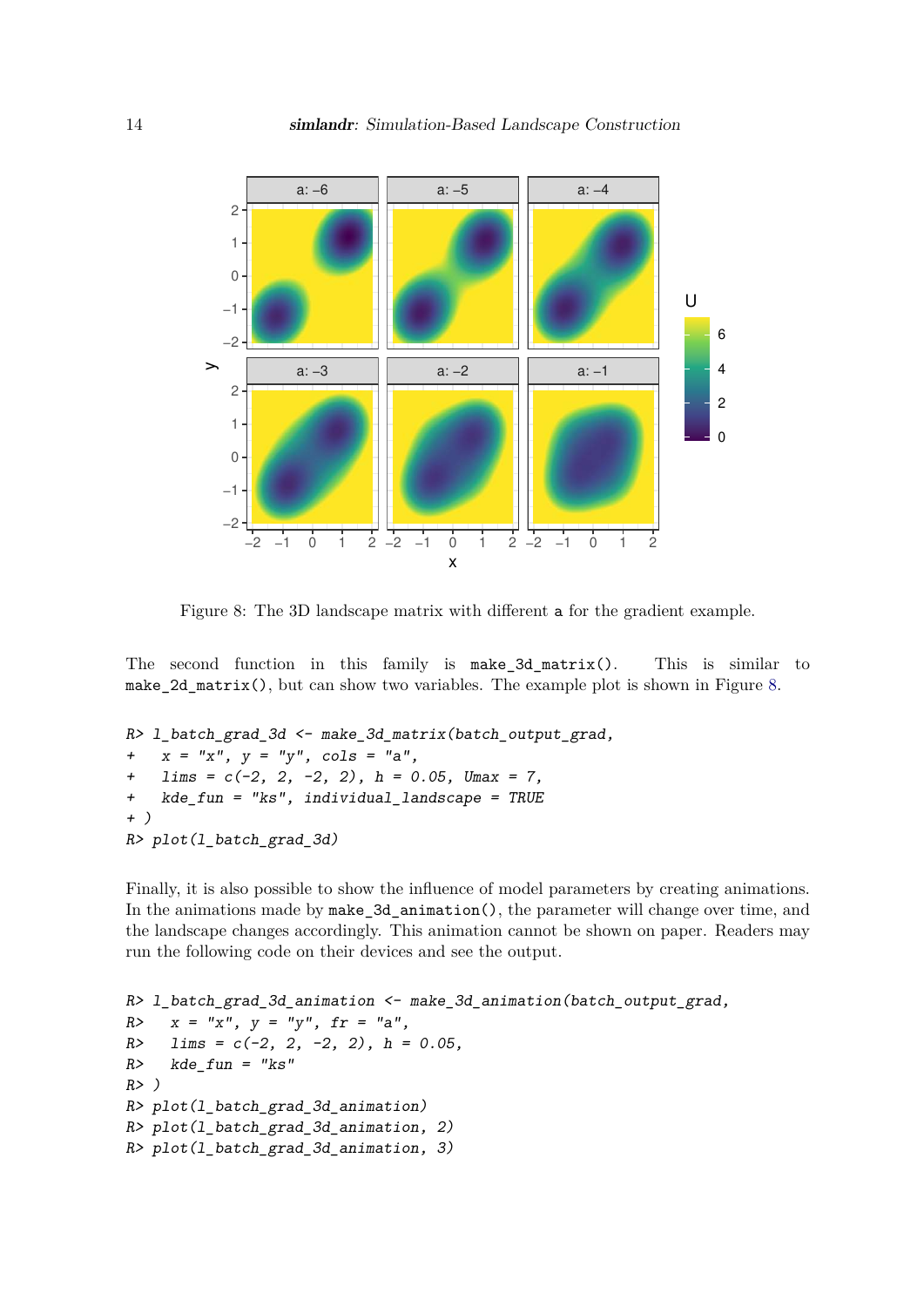### **4. Saddle point and barrier height**

An important property of the states in a landscape is their stability, which can be indicated by the barrier height that the system has to overcome when it transitions between one stable state to another adjacent state (see Cui *et al.* 2021, for further discussions about different stability indicators). simlandr also provides tools to calculate the barrier heights from landscapes. You can use the S3 generic function calculate\_barrier() to calculate the barrier for most landscapes. There are also specific calculate\_barrier\_2d(), calculate\_barrier\_3d(), calculate\_barrier\_2d\_batch(), and calculate\_barrier\_3d\_batch() functions available for 2D or 3D landscapes from single or batch simulation results, respectively. These functions look for the local minima in given regions and try to find the saddle point between the two<sup>7</sup>. Then the potential differences between the saddle point and local minima are calculated as barrier heights. The output of these functions is a barrier object, which contains both data and graphics. In this section, we show several examples for barrier calculations.

#### **4.1. Single simulation barriers**

In 2D cases, there is only one possible path connecting two points on the landscape. The calculate\_barrier() function looks for local minima around start\_location\_value and end location value with a radius of start  $r$  and end  $r$ . If all the potential values in the region are equal to Umax (which represents effectively Inf), the barrier calculation functions will expand the searching area automatically.<sup>8</sup> Then, the point with the highest potential value on the way between two local minima is marked as the saddle point, and the potential differences between the saddle point and local minima are calculated as barrier heights. These values can be extracted using get\_barrier\_height(). The following is an example with the l\_single\_grad\_2d landscape generated in Section 3.1.

```
R> b_single_grad_2d <- calculate_barrier(l_single_grad_2d,
+ start_location_value = -1, end_location_value = 1,
+ start_r = 0.3, end_r = 0.3
+ )
R> get_barrier_height(b_single_grad_2d)
delta_U_start delta_U_end
    2.369303 2.440037
```
The barrier object contains a ggplot2 geom object that can be added to the landscape plots to show the starting (white), end (white), and saddle (red) points. You can use get\_geom() to access those geoms and add them to the landscape plot. The resulting plot is shown in Figure 9.

```
R> plot(l_single_grad_2d) + get_geom(b_single_grad_2d)
```
 ${}^{7}$ For landscapes from multiple simulations, the searching regions for their starting and ending points are by default the same, but they can also be individually specified. We refer the interested readers to the make\_barrier\_grid\_2d() and make\_barrier\_grid\_3d() functions in simlandr

 $8$ You can use expand = FALSE to disable this feature.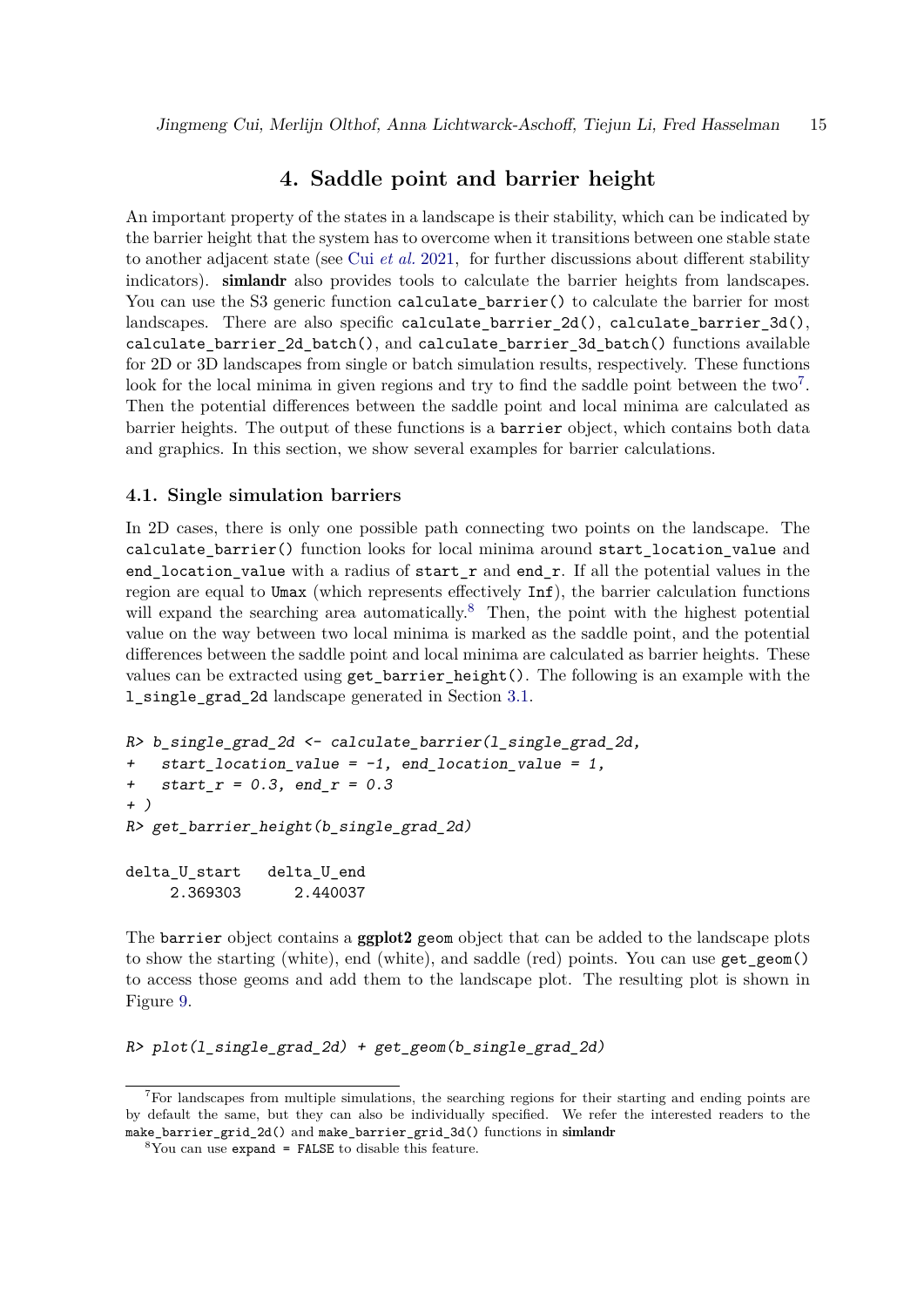

Figure 9: The example 2D landscape for the gradient model with local minima (white dots) and saddle point (red dot) marked.

It is also possible to only plot the positions of local minima and the saddle point with the S3 method for plot().

For 3D landscapes, the local minima are searched in a square space with a half side length equals to start  $r$  and end  $r$  around a point specified by start location value and end location value. The point with the lowest potential value in the given region is set as the position of the stable state. The saddle point in this case is less obvious because there are multiple paths between two local minima. If we treat the system *as if* it is a gradient system with Brownian noise, then the most probable path (termed as the *minimum energy path*, MEP) that the system transitions is that it first goes along the steepest *ascent* path from the starting point, and then goes along the steepest *descent* path to the end point (E and Vanden-Eijnden 2010). We find this path by minimizing the following action using the Dijkstra (1959) algorithm (Heymann and Vanden-Eijnden 2008)

$$
\varphi_{\text{MEP}} = \arg \min_{\varphi} \int_{A}^{B} |\nabla U| |d\varphi| \left( \approx \min_{\varphi} \Sigma_{i} |\nabla U_{i}| |\Delta \varphi_{i}| \right), \tag{12}
$$

where *A* and *B* are the starting and end points and  $\varphi$  is the path starting at *A* and ending in  $B$ . After that, we find the saddle point by searching for the point with the maximum potential value on the MEP. Note that while the barrier height still indicates the stability of local minima, the MEP may not be the true most probable path for a nongradient system to transition between stable states.

The MEP is shown by default in the geoms retrieved by get\_geom() as a white line. You can disable showing this path by **path** = FALSE. The following are the example barrier calculations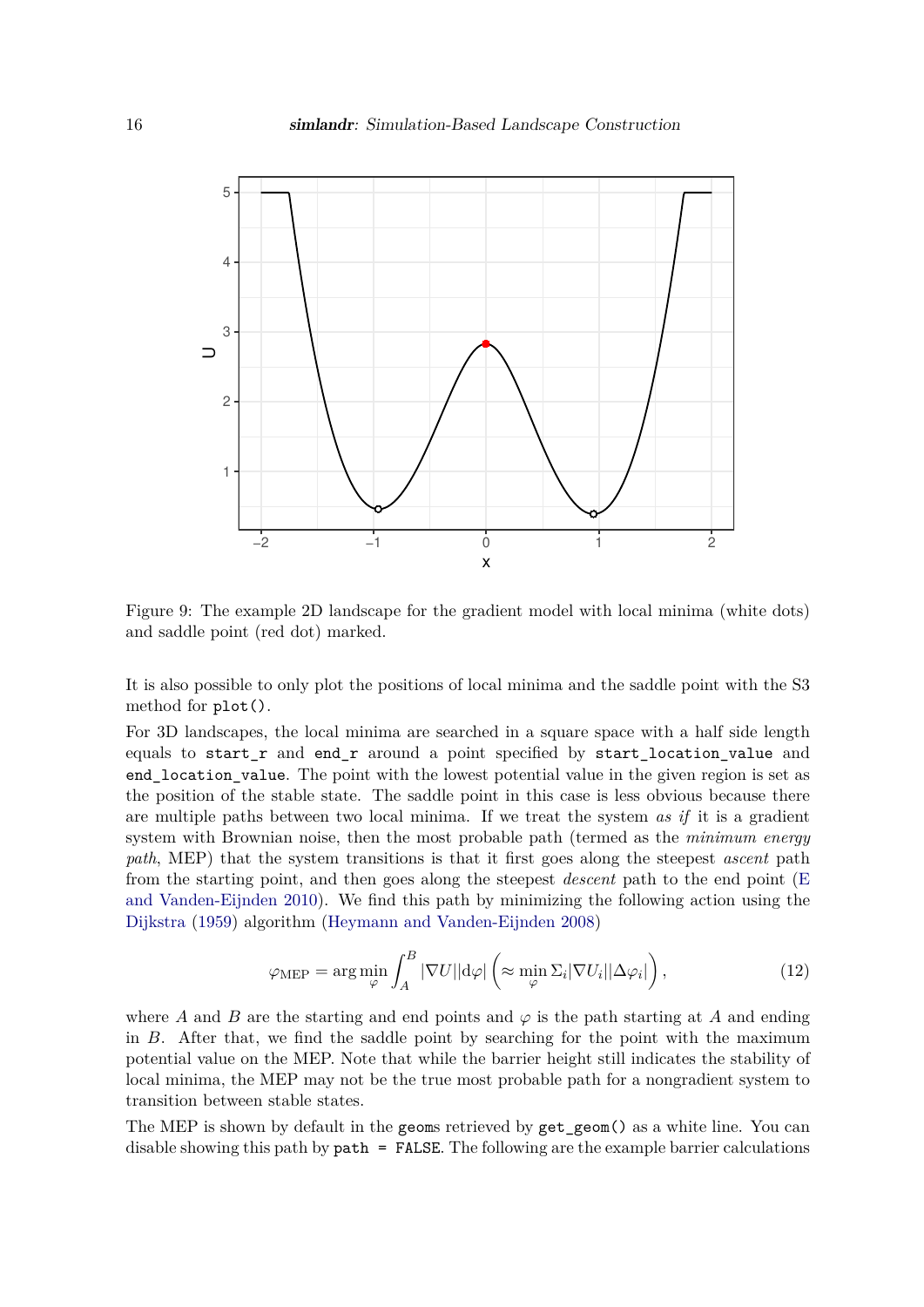

Figure 10: The example 3D static landscape for the gradient model with local minima (white dots), saddle point (red dot), and the MEP (white line) marked.

for the gradient and nongradient example models. Their landscape plots with local minima, saddle points, and MEPs are shown in Figure 10 and 11, respectively.

```
R> b_single_grad_3d <- calculate_barrier(l_single_grad_3d,
+ start_location_value = c(-1, -1), end_location_value = c(1, 1),
+ start_r = 0.3, end_r = 0.3
+ )
R> get_barrier_height(b_single_grad_3d)
delta U start delta U end
    3.087025 3.160844
R> plot(l_single_grad_3d, 2) + get_geom(b_single_grad_3d)
R> b_single_nongrad_3d <- calculate_barrier(l_single_nongrad_3d,
+ start_location_value = c(0, 1.2), end_location_value = c(1, 0.2),
+ start_r = 0.3, end_r = 0.3
+ )
R> get_barrier_height(b_single_nongrad_3d)
delta_U_start delta_U_end
    1.511747 2.047103
```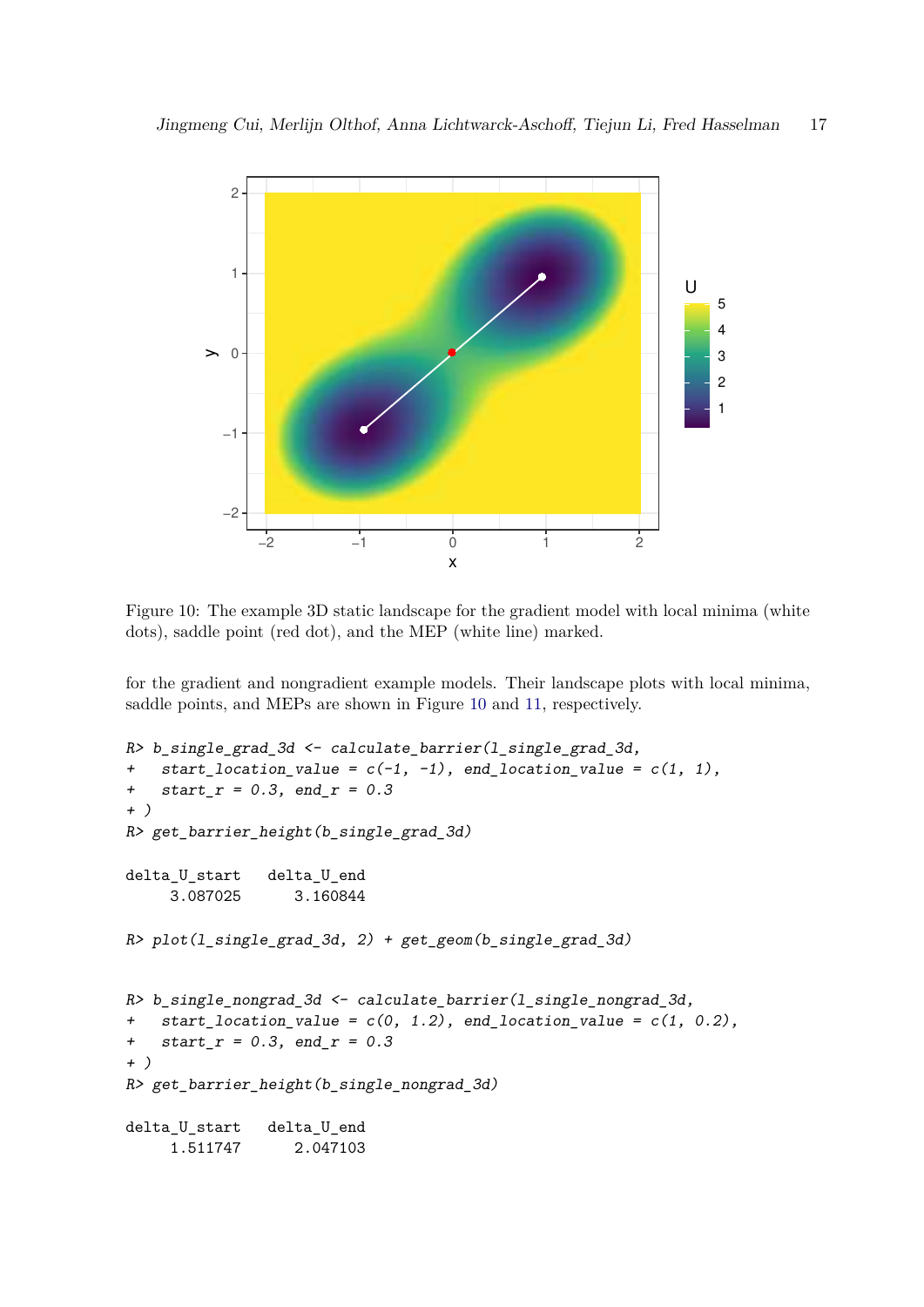

Figure 11: The example 3D static landscape for the nongradient model with local minima (white dots), saddle point (red dot), and the MEP (white line) marked. Because the system is nongradient, the MEP shown in this figure is different from the analytical result (shown in Figure 5, the lower panel).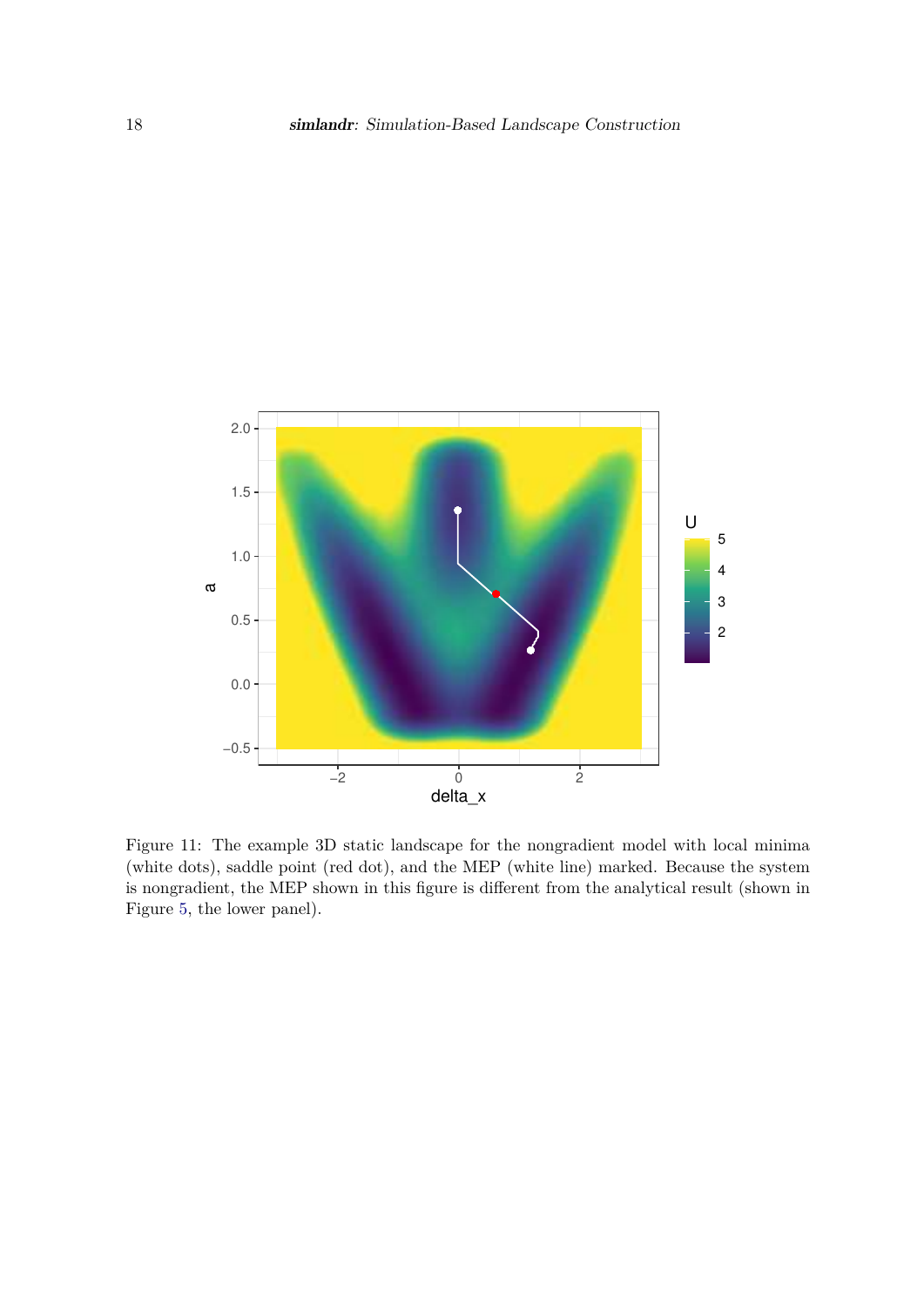*R> plot(l\_single\_nongrad\_3d, 2) + get\_geom(b\_single\_nongrad\_3d)*

#### **4.2. Multiple simulation barriers**

barriers can also be calculated for landscapes from multiple simulations. In this case, it requires to set individual\_landscape = TRUE in the landscape construction functions. The following are the codes for calculating the transition barriers for the landscapes in Section 3.2.

```
R> b_batch_2d <- calculate_barrier(l_batch_grad_2d,
R> start_location_value = -1, end_location_value = 1,
R> start_r = 1, end_r = 1
R> )
R> plot(l_batch_grad_2d) + get_geom(b_batch_2d)
R> b_batch_3d <- calculate_barrier(l_batch_grad_3d,
R> start_location_value = c(-1, -1), end_location_value = c(1, 1),
R> start_r = 1, end_r = 1
R> )
R> plot(l_batch_grad_3d) + get_geom(b_batch_3d)
```
### **5. Concluding comments**

Potential landscapes can show the stability of states for a dynamical system in an intuitive and quantitative way. They are especially informative for multistable systems. In this article, we illustrated how to construct potential landscapes using **simlandr**. The potential landscapes generated by simlandr are based on the steady-state distribution of the system, which is in turn estimated using Monte Carlo simulation. Compared to analytic methods, Monte Carlo estimation is more flexible and thus more applicable for complex models. The flexibility comes together with a higher demand for time and storage, which is necessary to make the estimation precise enough. The hash\_big.matrix class partly solved this problem by dumping the memory storage to hard disk space. We will also explore other possibilities (e.g., importance sampling, Kloek and van Dijk 1978) in future developments. Also, it is important that the simulation function itself is efficient enough. For improving the performance of the simulation function, we refer the interested readers to Wickham (2019).

All landscape construction and barrier calculation functions in simlandr contain both visual aids and numerical data that can be used for further processing. The html plots based on plotly are more suitable for interactive illustrations, while it is also possible to export them to static plots using  $plot1y$ ::orca(). The ggplot2 plots are readily usable for flat printing. The barrier height data can also be further analyzed. For example, sometimes it is helpful to look into how the barrier height changes with varying parameters (Cui *et al.* 2021). We encourage users to explore other ways of analyzing and visualizing the various results provided by simlandr.

Finally, we want to note that the potential landscape generated by **simlandr** is not a complete description of all dynamics in a system. It emphasizes the stability of different states by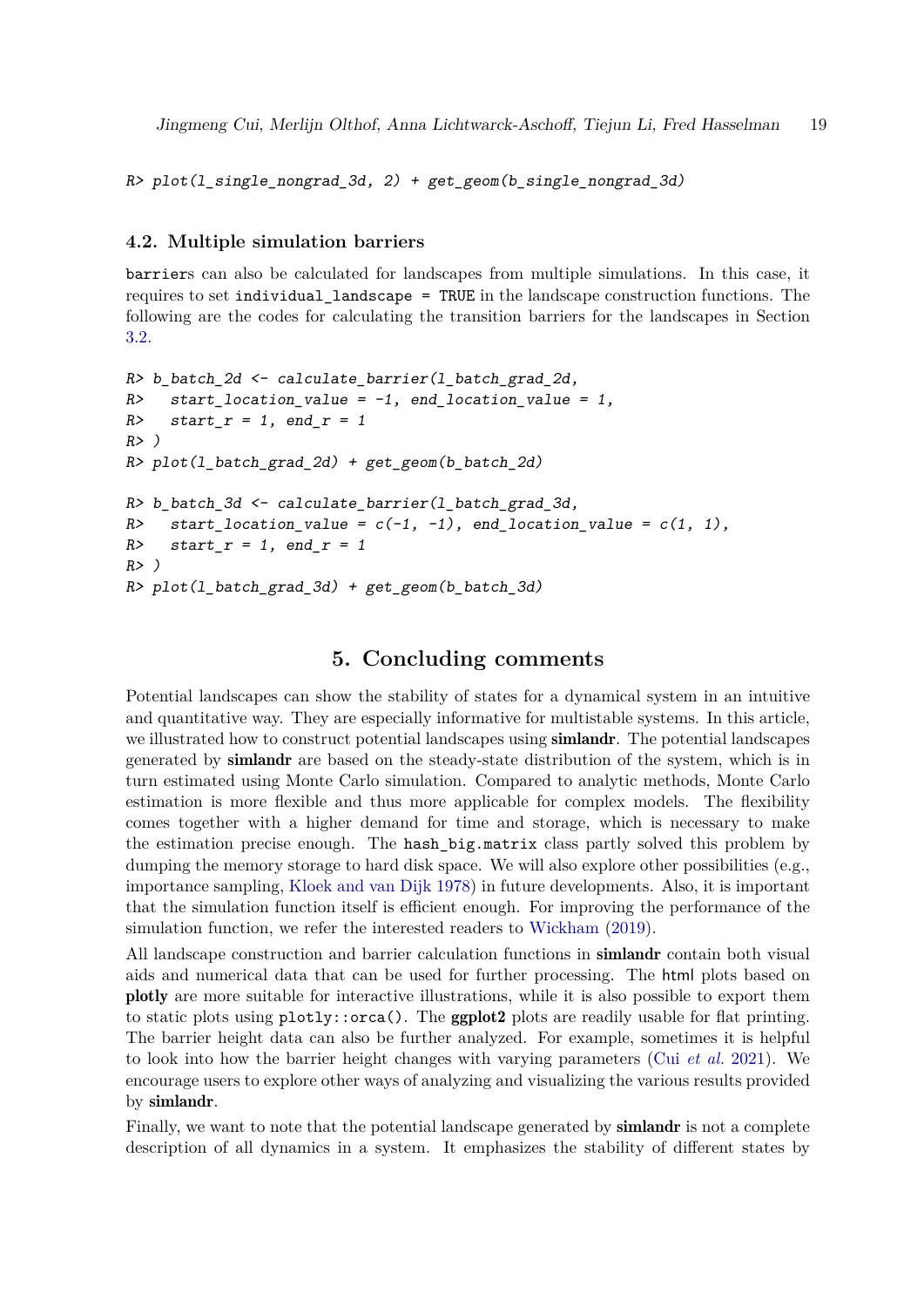filtering out other dynamical information. Some behaviors are not possible in gradient systems (e.g., oscillations and loops), thus cannot be shown in a potential landscape. The method we chose for simlandr is not the only possible one, either. The generalized landscape by Wang *et al.* (2008), which we implemented, is more flexible and emphasizes the possibility that the system is in a specific state, while other methods may have other strengths (e.g., the method by Rodríguez-Sánchez 2020, emphasizes the gradient part of the vector field). We look forward to future theoretical and methodological developments in this direction.

# **Acknowledgments**

T.Li is supported by NSFC under grant No. 11825102 and Beijing Academy of Artificial Intelligence (BAAI).

### **References**

- Ao P (2004). "Potential in Stochastic Differential Equations: Novel Construction." *Journal of Physics A: Mathematical and General*, **37**(3), L25–L30. ISSN 0305-4470. doi:10.1088/ 0305-4470/37/3/L01.
- Cui J, Lichtwarck-Aschoff A, Olthof M, Li T, Hasselman F  $(2021)$ . "From Metaphor to Computation: Constructing the Potential Landscape for Multivariate Psychological Formal Models.Ť *Preprint*, PsyArXiv. doi:10.31234/osf.io/49xyg.
- Dijkstra EW (1959). "A Note on Two Problems in Connexion with Graphs." *Numerische*  $mathematick, 1(1), 269-271.$
- Duong T (2021). ks*: Kernel Smoothing*.
- E W, Vanden-Eijnden E  $(2010)$ . "Transition-Path Theory and Path-Finding Algorithms for the Study of Rare Events.<sup>n</sup> Annual Review of Physical Chemistry, **61**(1), 391–420. ISSN 0066-426X, 1545-1593. doi:10.1146/annurev.physchem.040808.090412.
- Eddelbuettel D, Lucas A, Tuszynski J, Bengtsson H, Urbanek S, Frasca M, Lewis B, Stokely M, Muehleisen H, Murdoch D, Hester J, Wu W, Kou Q, Onkelinx T, Lang M, Simko V, Hornik K, Neal R, Bell K, de Queljoe M, Suruceanu I, Denney B, Schumacher D, Chang W (2021). digest*: Create Compact Hash Digests of* R *Objects*.
- Heymann M, Vanden-Eijnden E (2008). "Pathways of Maximum Likelihood for Rare Events in Nonequilibrium Systems: Application to Nucleation in the Presence of Shear.<sup>*n*</sup> *Physical Review Letters*, **100**(14), 140601. doi:10.1103/PhysRevLett.100.140601.
- Kane MJ, Emerson J, Weston S  $(2013)$ . "Scalable Strategies for Computing with Massive Data." *Journal of Statistical Software*, **55**(14), 1–19. doi:10.18637/jss.v055.i14.
- Kloek T, van Dijk HK (1978). "Bayesian Estimates of Equation System Parameters: An Application of Integration by Monte Carlo.<sup>n</sup> *Econometrica*, **46**(1), 1–19. ISSN 0012-9682. doi:10.2307/1913641.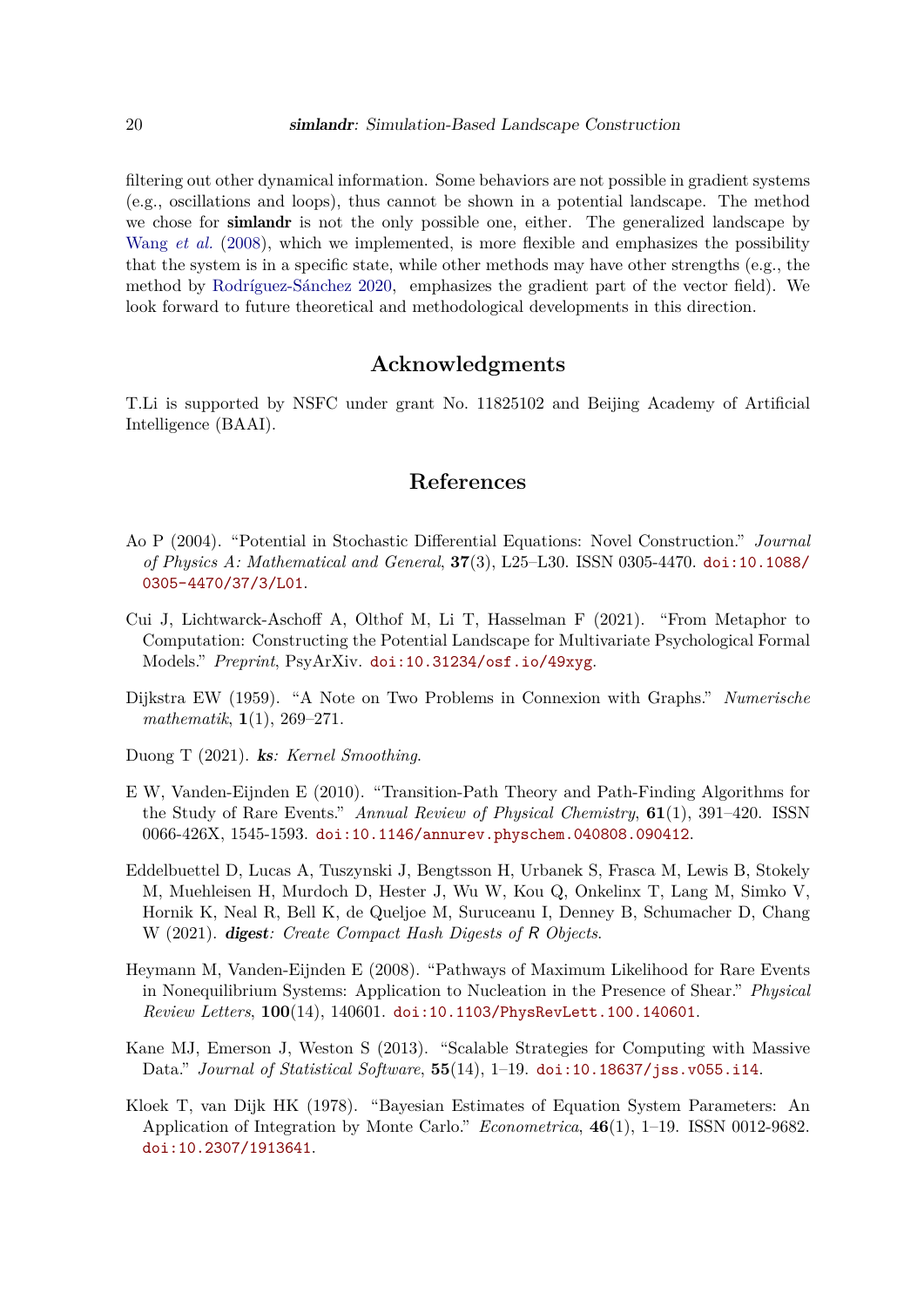- Lamothe KA, Somers KM, Jackson DA (2019). "Linking the Ball-and-Cup Analogy and Ordination Trajectories to Describe Ecosystem Stability, Resistance, and Resilience.Ť *Ecosphere*, **10**(3), e02629. ISSN 2150-8925. doi:10.1002/ecs2.2629.
- Lv C, Li X, Li F, Li T  $(2014)$ . "Constructing the Energy Landscape for Genetic Switching System Driven by Intrinsic Noise.Ť *PLOS ONE*, **9**(2), e88167. ISSN 1932-6203. doi: 10.1371/journal.pone.0088167.
- Olthof M, Hasselman F, Oude Maatman F, Bosman AMT, Lichtwarck-Aschoff A (2020). ŞComplexity Theory of Psychopathology.Ť *Preprint*, PsyArXiv. doi:10.31234/osf.io/ f68ej.
- Rodríguez-Sánchez P (2020). "PabRod/rolldown: Post-Publication Update." Zenodo. doi: 10.5281/zenodo.3763038.
- Rodríguez-Sánchez P, van Nes EH, Scheffer M (2020). "Climbing Escher's Stairs: A Way to Approximate Stability Landscapes in Multidimensional Systems.Ť *PLOS Computational Biology*, **16**(4), e1007788. ISSN 1553-7358. doi:10.1371/journal.pcbi.1007788.
- Sievert C (2020). *Interactive Web-Based Data Visualization with* R*,* plotly*, and* shiny. Chapman and Hall/CRC. ISBN 978-1-138-33145-7.
- Venables WN, Ripley BD (2002). *Modern Applied Statistics with* S. Fourth edition. Springer, New York.
- Waddington CH (1966). *Principles of Development and Differentiation*. Macmillan, New York.
- Wang J, Xu L, Wang E (2008). "Potential Landscape and Flux Framework of Nonequilibrium Networks: Robustness, Dissipation, and Coherence of Biochemical Oscillations.<sup>"</sup> *Proceedings of the National Academy of Sciences*, **105**(34), 12271–12276. ISSN 0027-8424, 1091-6490. doi:10.1073/pnas.0800579105.
- Wang J, Zhang K, Xu L, Wang E  $(2011)$ . "Quantifying the Waddington Landscape and Biological Paths for Development and Differentiation.<sup>"</sup> Proceedings of the Na*tional Academy of Sciences*, **108**(20), 8257–8262. ISSN 0027-8424, 1091-6490. doi: 10.1073/pnas.1017017108.
- Wickham H (2016). ggplot2*: Elegant Graphics for Data Analysis*. Springer-Verlag New York. ISBN 978-3-319-24277-4.
- Wickham H (2019). "Improving Performance." In *Advanced* R, 2nd edition edition, pp. 531– 546. Chapman and Hall/CRC, Boca Raton. ISBN 978-0-8153-8457-1.
- Zhou JX, Aliyu MDS, Aurell E, Huang S  $(2012)$ . "Quasi-Potential Landscape in Complex Multi-Stable Systems.<sup>n</sup> *Journal of The Royal Society Interface*,  $9(77)$ , 3539–3553. doi: 10.1098/rsif.2012.0434.
- Zhou P, Li T  $(2016)$ . "Construction of the Landscape for Multi-Stable Systems: Potential Landscape, Quasi-Potential, A-Type Integral and Beyond.<sup>"</sup> The Journal of Chemical *Physics*, **144**(9), 094109. ISSN 0021-9606. doi:10.1063/1.4943096.